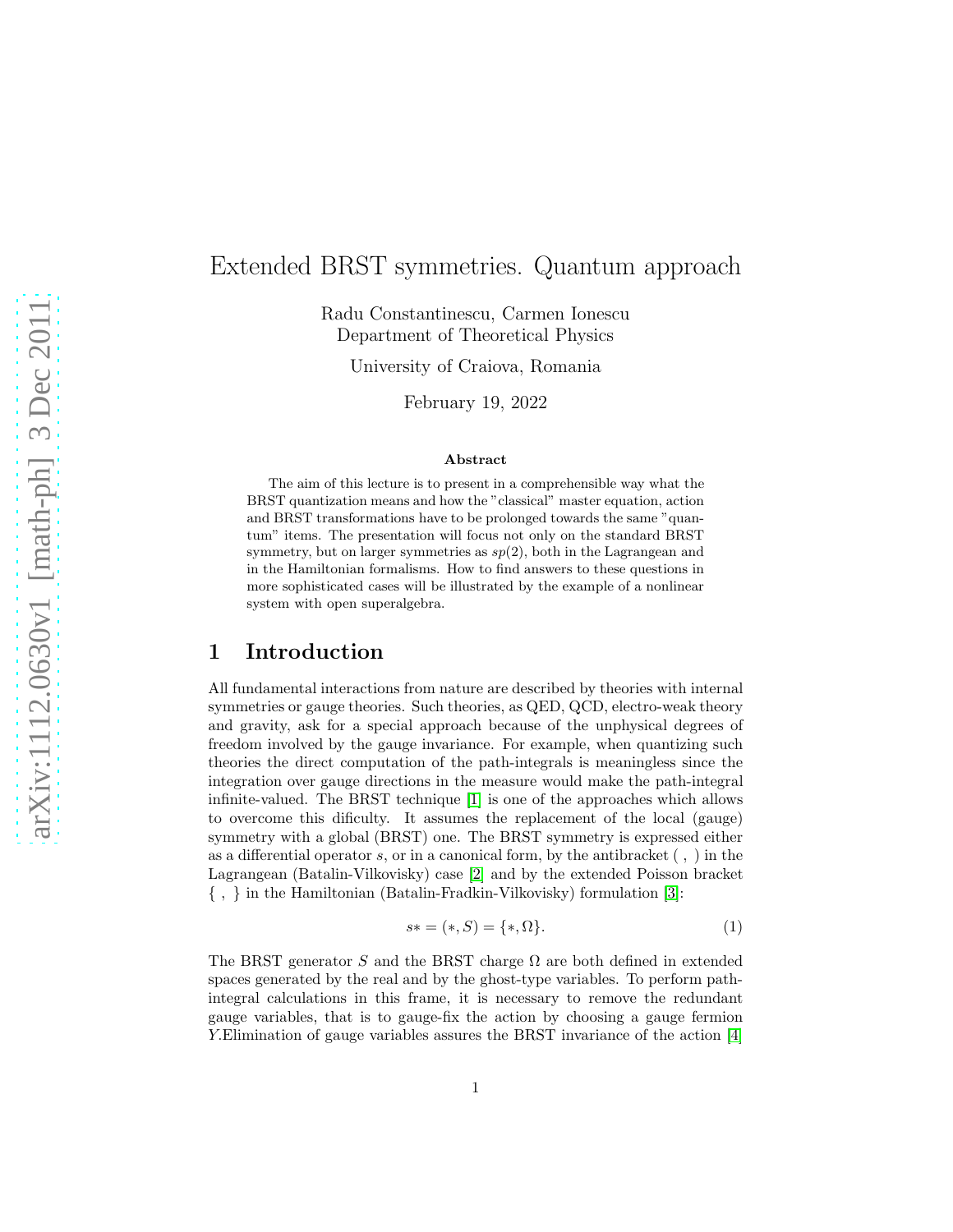but not of the measure. A BRST transformation of the coordinates could generate non-trivial terms in the action. These terms can be exponentiated and adsorbed in the action ( Fadeev-Popov trick). One obtain an extended action called "quantum" action.

In this paper we will explicitly show how the BRST formalism allows to construct well defined path-integrals and what is the concrete form of the quantum master equation in the special case of a physical system described by a nonlinear gauge algebra. The interest on such systems was initiated by the discovery of conformal field theories [\[5\]](#page-9-4) which led to a new class of gauge theories with nonlinear gauge algebras, the so-called  $\mathcal{W}_{N}$  algebras [\[6\]](#page-9-5). The BRST approach for non-linear superalgebras was developed in [\[7\]](#page-9-6).

In the standard BRST approach the gauge fixing procedure asks for a "nonminimal sector" which suposes the introduction of new, supplementary variables. In the extended symmetries this non-minimal sector appears in a natural way. Now, the gauge fixing function can be constructed in a more simple way and the gauge fixing action is obtained easily. Singura difficulty which can be appear in the case of the extended BRST formalism is asigurarea of the invariance of the integrating measure, so that the average of the observables to be independent de the choice of the gauge. Ne propunem in this paper to show how can done this in the case of gauge theories with nonlinear gauge superalgebras.

## 2 Quantum Master Equations

#### 2.1 The Standard BRST Approach

There are two main procedures in obtaining a quantum description of the gauge systems: *the Dirac quantization method* and the *path integral method*. In the Hamiltonian formalism the existence of the gauge symmetries is equivalent with the existence of some constraints imposed to the theory and this is why the Dirac quantization method, which is especially apropriate for the description of systems with constraints, is a very useful method in quantizing gauge theories. As we intend to built up the quantum equation for interacting fields, we will concentrate our approach on the path integrals' formalism which is more suitable for the quantum description of these systems. This approach to the quantization of systems with symmetries, both in the Lagrangean (BV) formalism and in the Hamiltonian (BFV) one, started from the Fadeev-Popov trick and ended with the development of the BRST technique. The gauge fixing procedure assures the BRST invariance of the gauge fixed action but not automatically of the generating functional  $Z_Y$  and of the expectation values  $\langle F \rangle_Y$ . For a gauge theory with an action  $S[\phi, \phi^*]$  we have:

<span id="page-1-0"></span>
$$
Z_Y = \int d\phi^A \exp(\frac{i}{\hbar} S_\Psi[\phi^A, \phi_A^* = \frac{\delta Y}{\delta \phi^A}])
$$
\n(2)

and

<span id="page-1-1"></span>
$$
\langle F \rangle_Y = \int d\phi^A F \exp(\frac{i}{\hbar} S_Y). \tag{3}
$$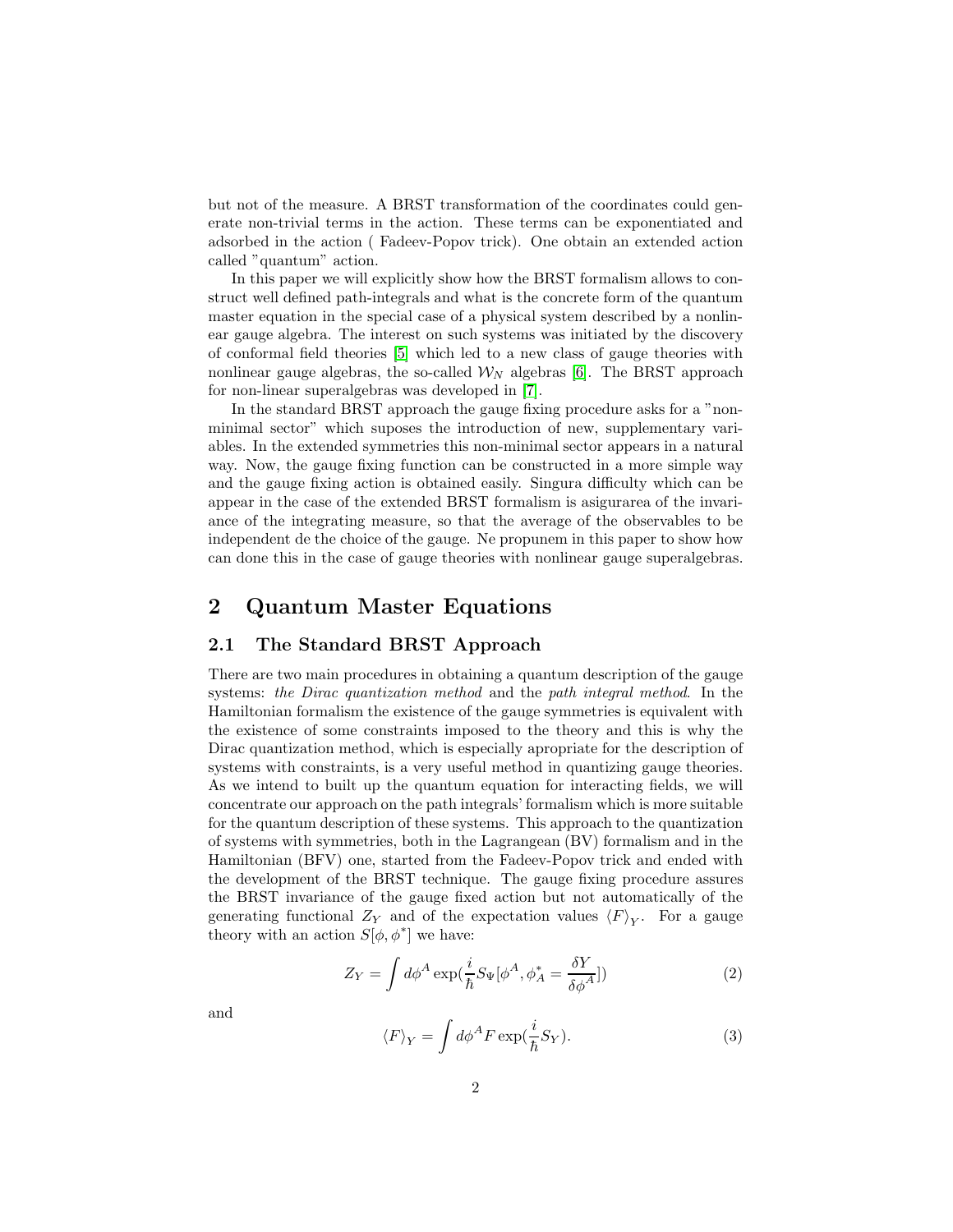The independence on the choice of  $Y$  and the BRST invariance of  $(2)$  and  $(3)$ , essential requirements for a consistent quantum description, asks more for the invariance of the measure  $d\phi^A$  to the BRST transformation:

$$
\phi^A \to \phi'^A = \phi^A + (-1)^{\varepsilon_A} (\phi^A, S)\mu = \phi^A + (-1)^{\varepsilon_A} \frac{\delta S}{\delta \phi_A^*} \mu \tag{4}
$$

where  $\mu$  is a constant, anti-commuting parameter. In the general case the transformation [\(4\)](#page-11-0) leads to

$$
d\phi'^A = (1 - (-1)^{\varepsilon_A} \frac{\delta}{\delta \phi^B} \frac{\delta S}{\delta \phi_B^*} \mu) d\phi^A = (1 - (\Delta S)\mu) d\phi^A \tag{5}
$$

and nontrivial terms in the measure could be generated. The invariance condition would impose:

$$
d\phi'^A = d\phi^A \Rightarrow \Delta S = 0; \Delta \equiv (-1)^{\varepsilon_A} \frac{\delta}{\delta \phi^A} \frac{\delta}{\delta \phi_A^*}.
$$
 (6)

The condition [\(6\)](#page-12-0) might not be fulfilled. Although, all the terms generated by  $(\Delta S)\mu)d\phi^A$  can be exponentiated and absorbed as "quantum corrections" of the action  $S$ :

$$
W = S + \hbar W_1 + \hbar^2 W_2 + \cdots \tag{7}
$$

One obtains the "quantum action"  $W$  which satisfies a Quantum Master Equation (QME), an extension of the classical master equation  $(S, S) = 0$ . It has the form:

$$
\frac{1}{2}(W,W) - i\hbar\Delta W = 0.
$$
 (8)

The equation [\(8\)](#page-12-1) can be written in the equivalent form

$$
\Delta e^{\frac{i}{\hbar}W} = 0. \tag{9}
$$

It is important to note that  $\Delta$  is not a true derivation, its action beeing given by the following rule:

$$
\Delta(\alpha \beta) = \alpha \Delta \beta - (-)^{\varepsilon \alpha} (\Delta \alpha) \beta - i \hbar \Delta(\alpha, \beta).
$$
 (10)

The classical BRST operator s can be, it also, extended to a quantum one:

$$
s \ast \equiv (*, S) \rightarrow \sigma \ast \equiv (*, W) - i\hbar \ast \tag{11}
$$

The quantum version of the BRST invariance will be expressed by:

$$
\sigma F = 0 \Longleftrightarrow \Delta (Fe^{\frac{i}{\hbar}W}) = 0. \tag{12}
$$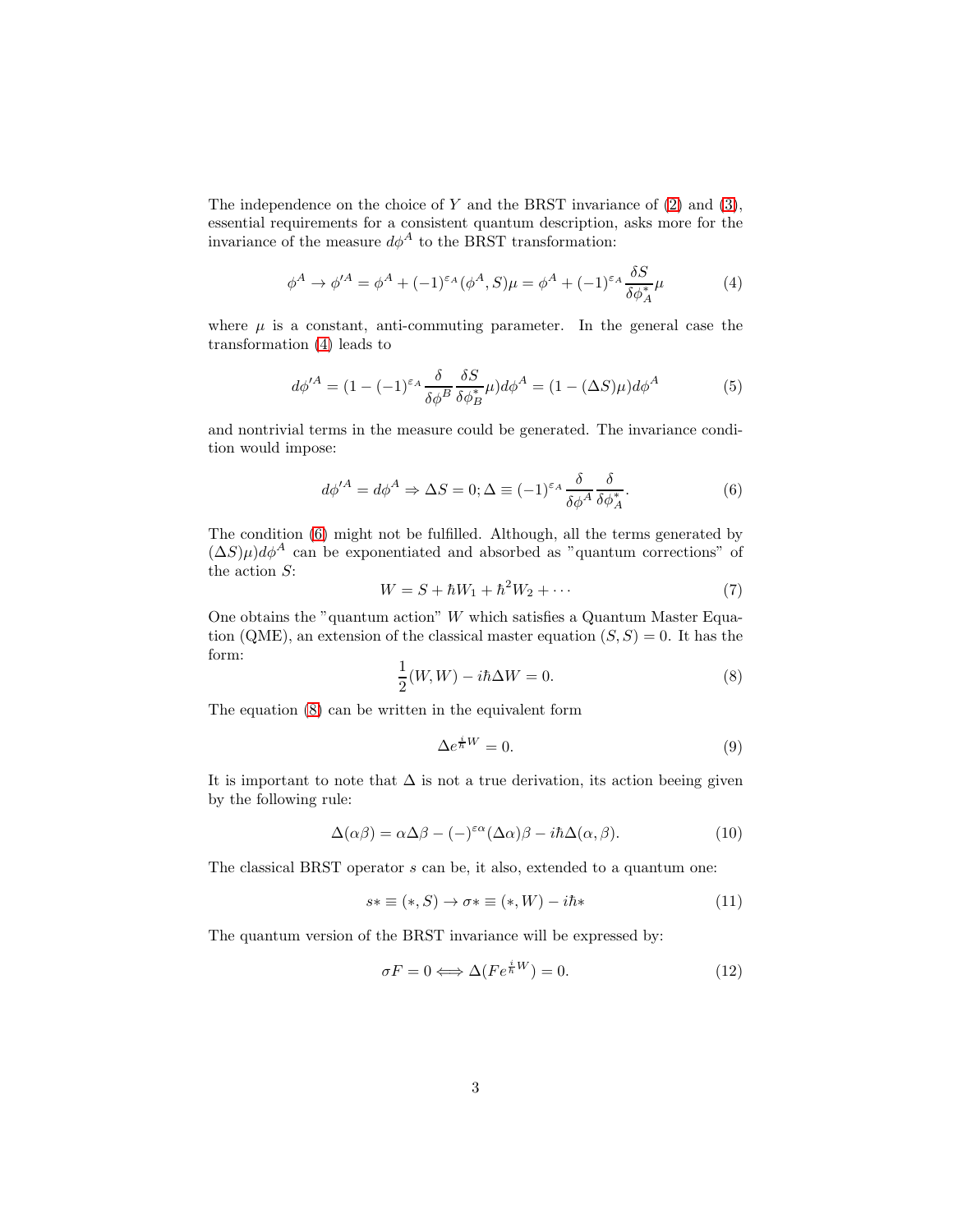#### 2.2 The  $sp(2)$  extended BRST Quantization

Because of some difficulties the standard BRST approach met in the gauge fixing procedure, procedure which suposes the introduction of some supplementary variables from a *non-minimal sector*, *extended BRST symmetries* has been formulated. The main such extension is known as the sp(2) *BRST symmetry* and suposes the existence of two anticommuting differential operators,  $s_1$  and  $s_2$ , which can be joined in a symplectic doublet  $s_1, s_2$  with:

$$
s = s_1 + s_2; \ s^2 = 0. \tag{13}
$$

In the Hamiltonian formalism  $[8]$ , the  $sp(2)$  BRST symmetry is canonical generated by the BRST charges  $\Omega_a$ ,  $a = 1, 2$  with  $\varepsilon(\Omega_a) = 1$ . By defining an extended phase-space and a generalized Poisson bracket, the BRST charges will be given by:

$$
s_a* = \{*, \Omega_a\}; a = 1, 2. \tag{14}
$$

Their concrete form depends on the theory and it can be obtained by using the homological perturbations theory [\[4\]](#page-9-3). The extended Hamiltonian  $H$  is the solution of the equations

$$
\{H, \Omega^a\} = 0, \ a = 1, 2
$$

with boundary condition

$$
H|_{Q=\lambda=0} = H_0(q, p).
$$

It is obtained using the same homological perturbations theory [\[4\]](#page-9-3). The gauge fixing procedure leads to a gauge fixed Hamiltonian of the form

$$
H_Y = H + \frac{1}{2} \varepsilon_{ab} {\Omega^a, {\Omega^b, Y}}
$$

where Y is the gauge fixing functional defined in terms of the real and ghost type coordinates.

Even if it is easier to develop the Hamiltonian formalism, it does not always lead to a covariant gauge fixing action. This is way the passage to the Lagrangean formalism is indicated. It is in the Lagrangean frame where we should study the invariance of the generating functional  $Z<sub>Y</sub>$  and of the expectation values of the form [\(3\)](#page-1-1) for observables.

In the Lagrangean case [\[9\]](#page-9-8), two antibrackets are defined and the master equations take the form:

<span id="page-3-0"></span>
$$
\frac{1}{2}(S,S)_a + V_a S = 0; \ a = 1,2
$$
\n(15)

where  ${V_a, a = 1, 2}$  represent two special "non-canonical" operators. There is a direct modality of obtaining the  $sp(2)$  BRST Lagrangean formalism, but it assumes the use of a very large spectrum of ghost generators. To avoid this unuseful extension, it is simpler at the classical level to construct the Lagrangean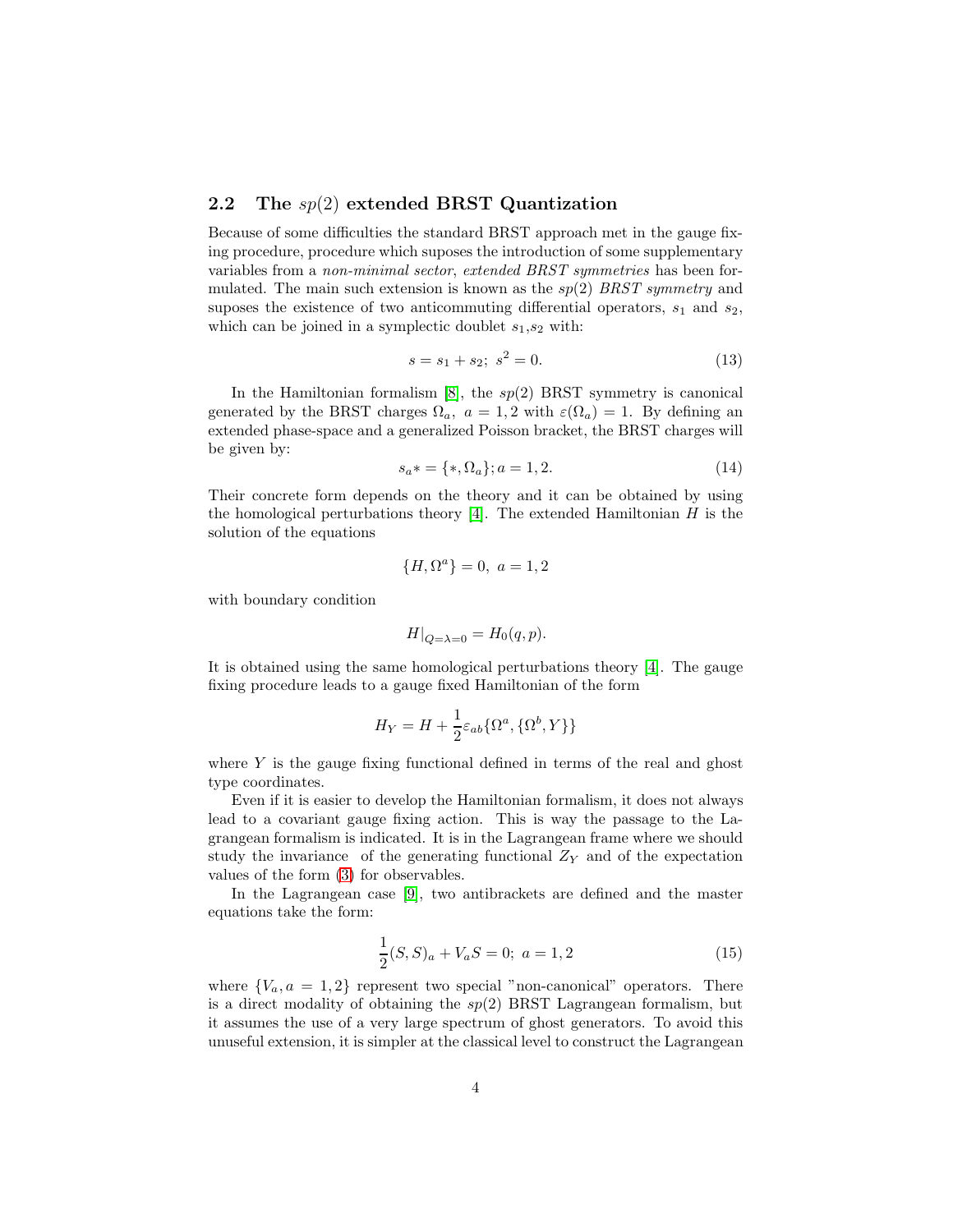formalism following its equivalence with the Hamiltonian one [\[10\]](#page-9-9). We will present how the classical  $sp(2)$  theory can be extended at quantum level in the frame of path integrals formalism. We will not give here more details but we direct to [\[11\]](#page-9-10), where quantum  $sp(2)$  master equations were obtained in the Hamiltonian and then in the Lagrangean schemes. In this quantum context, the invariance condition [\(6\)](#page-12-0) has as correspondent the equations:

<span id="page-4-1"></span>
$$
\Delta^a S = 0; \Delta^a \equiv (-1)^{\varepsilon_A} \frac{\partial^r}{\partial \phi^A} \frac{\partial^r}{\partial \phi^*_{Aa}} + V^a = (-1)^{\varepsilon_A} \frac{\partial^r}{\partial \phi^A} \frac{\partial^r}{\partial \phi^*_{Aa}} + \varepsilon^{ab} \phi^*_{Ab} \frac{\partial^r}{\partial \overline{\phi}_A} \tag{16}
$$

and

$$
\Delta^a \Delta^b + \Delta^b \Delta^a = 0, \ a, b = 1, 2. \tag{17}
$$

If  $\Delta^a S \neq 0$ , the operators  $\Delta^a$ ,  $a = 1, 2$  determine the sp(2)- QME in the sp(2) symmetric formulation of gauge theories:

<span id="page-4-2"></span>
$$
\Delta^a e^{\frac{i}{\hbar}W} = 0 \Leftrightarrow \frac{1}{2}(W,W)^a = i\hbar \Delta^a W, \ \ a = 1,2
$$
 (18)

where W represents the "quantum action", the  $\hbar$ -order corrections being involved by integrating measure. In the next section we will come back to this problem, approaching it in more concrete and applied manner.

## 3 The Example of Nonlinear Superalgebras

Let us consider a system described in a phase-space  $M \equiv \{q^i, p_i, i = 1, \cdots, n\}$ with  $\varepsilon(q^i) = \varepsilon(p_i) = \varepsilon_i$  by a set of first class constraints  $\{G_\alpha, \alpha = 1, \cdots, m\}$ with  $\varepsilon(G_{\alpha}) = \varepsilon_{\alpha}$  and by the canonical action

$$
S_{can}[q, p, u] = \int dt [\dot{q}^i p_i - H^{(0)}(q, p, u)], \ i = 1, \cdots, n
$$
 (19)

$$
H^{(0)}(q, p, u) = H_0(q, p) + u^{\alpha} G_{\alpha}.
$$
\n(20)

The Lagrange multipliers  $\{u^{\alpha}, \alpha = 1, \cdots, m\}$  will play the key rol in the establishment of the equivalence between the extended BRST Hamiltonian and Lagrangean formalisms. We suppose that the constraints satisfy involution relations of the form:

$$
\{G_{\alpha}, G_{\beta}\} = G_{\gamma} f^{\gamma}_{\alpha\beta} + G_{\gamma} G_{\delta} g^{\gamma\delta}_{\alpha\beta} \tag{21}
$$

The gauge algebra is given by the relations [\(21\)](#page-14-0) and by

<span id="page-4-0"></span>
$$
\{H_0, G_\alpha\} = G_\beta V_\alpha^\beta + G_\delta G_\beta U_\alpha^{\beta\delta}.
$$
\n(22)

We consider the case when  $f_{\alpha\beta}^{\gamma}$ ,  $g_{\alpha\beta}^{\gamma\delta}$ ,  $V_{\alpha}^{\beta}$ ,  $U_{\alpha}^{\beta\delta}$  are true constants. We deal in this case with a quadratic non-linear Lie algebra, case which correspond to a constrained system with open algebra [\[12\]](#page-9-11). An example of such system is the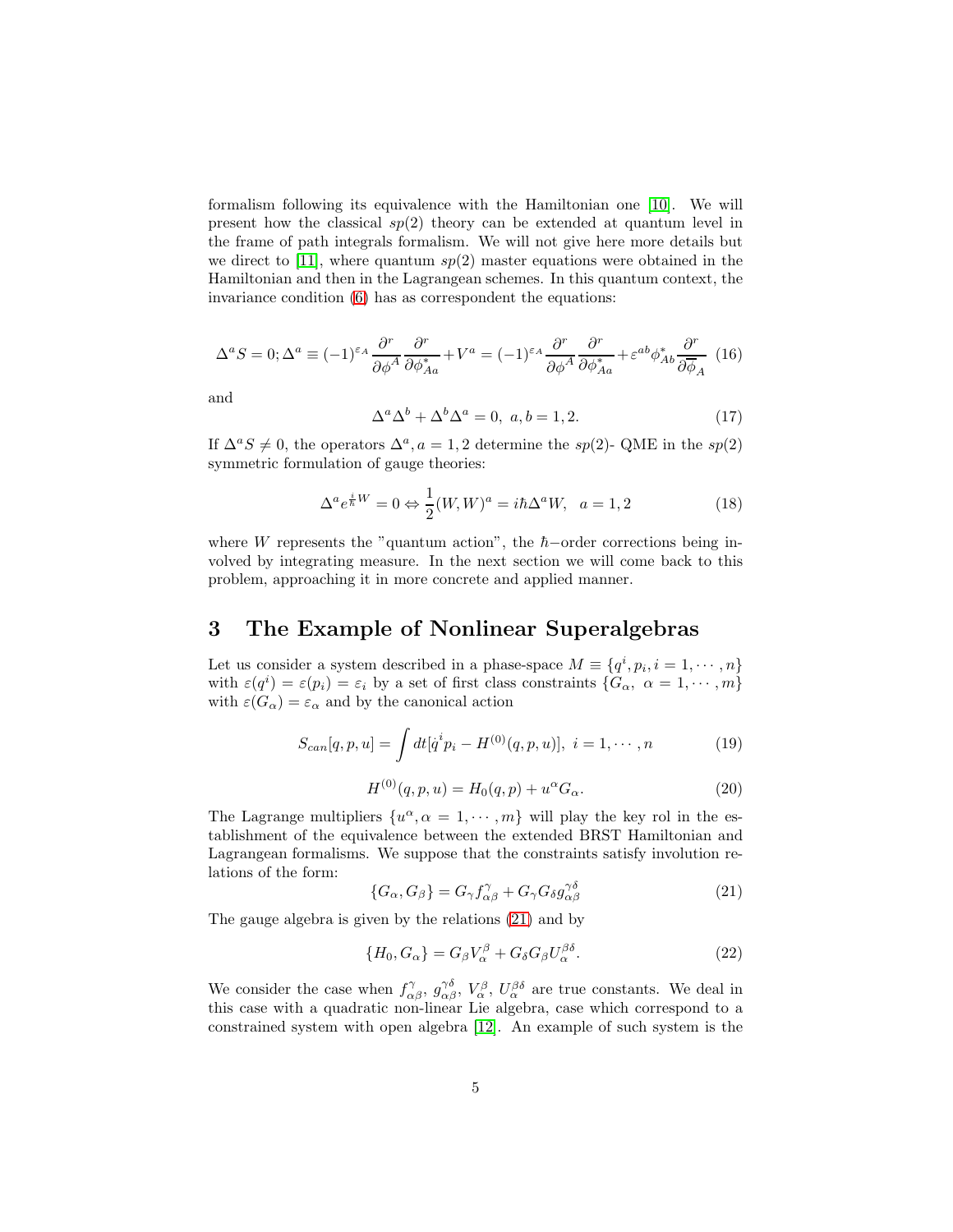Yang-Mills fields theory with the nilpotent BRST charge a quadratic function of the Fadeev-Popov ghost fields.

We will develop the  $sp(2)$  BRST Hamiltonian formalism for the previous nonlinear superalgebra. The extended phase space will be generated in this case by the real variables  $\{q^i, p_i, i = 1, ..., n\}$  and by the ghost-type variables  $\{Q^{\alpha a}, \mathcal{P}_{\beta b}, \lambda^{\alpha}, \pi_{\beta}\}.$  The last ones satisfy the relations:

$$
\{Q^{\alpha a}, \mathcal{P}_{\beta b}\} = \delta^\alpha_\beta \delta^a_b, \ \{\lambda^\alpha, \pi_\beta\} = \delta^\alpha_\beta \delta^a_b
$$

On the basis of the Jacobi identities for the structure functions of the superalgebra  $[7]$  we can show that for any superalgebras  $(21)$ ,  $(22)$ :

$$
\Omega^{a} = G_{\alpha}Q^{\alpha a} + \varepsilon^{ab}P_{\alpha b}\lambda^{\alpha} + \frac{1}{2}(-)^{\varepsilon_{\alpha}}\mathcal{P}_{\gamma c}(f_{\alpha\beta}^{\gamma} + G_{\delta}g_{\alpha\beta}^{\delta\gamma})Q^{\beta b}Q^{\alpha a} +
$$
  
+ 
$$
\frac{1}{2}\pi_{\tau}\lambda^{\sigma}Q^{\gamma a}(f_{\sigma\gamma}^{\tau} + G_{\delta}g_{\sigma\gamma}^{\delta\tau})(-)^{\varepsilon_{\alpha}+\varepsilon_{\sigma}+1}(-)^{\varepsilon_{\sigma}\varepsilon_{\gamma}} + \frac{1}{8}[(f_{\alpha\beta}^{\gamma} + G_{\delta}g_{\alpha\beta}^{\delta\gamma})(f_{\sigma\rho}^{\alpha} + G_{\delta}g_{\sigma\rho}^{\delta\alpha})
$$
  
·
$$
(-)^{(\varepsilon_{\beta}+1)(\varepsilon_{\alpha}+\varepsilon_{\rho})+\varepsilon_{\beta}\varepsilon_{\sigma}} + (f_{\sigma\alpha}^{\gamma} + G_{\delta}g_{\sigma\alpha}^{\delta\gamma})(f_{\beta\rho}^{\alpha} + G_{\delta}g_{\beta\rho}^{\delta\alpha})(-)^{(\varepsilon_{\sigma}+1)(\varepsilon_{\rho}+\varepsilon_{\alpha})+\varepsilon_{\alpha}\varepsilon_{\rho}} +
$$
  
+ 
$$
(f_{\rho\beta}^{\alpha} + G_{\delta}g_{\rho\beta}^{\delta\alpha})(f_{\alpha\alpha}^{\gamma} + G_{\delta}g_{\sigma\alpha}^{\delta\gamma})(-)^{(\varepsilon_{\sigma}+1)(\varepsilon_{\rho}+\varepsilon_{\alpha})+\varepsilon_{\alpha}\varepsilon_{\rho}} +
$$
  
+ 
$$
(f_{\sigma\beta}^{\alpha} + G_{\delta}g_{\sigma\beta}^{\delta\alpha})(f_{\alpha\rho}^{\gamma} + G_{\delta}g_{\alpha\rho}^{\delta\gamma})(-)^{(\varepsilon_{\rho}+1)(\varepsilon_{\alpha}+\varepsilon_{\beta})+\varepsilon_{\rho}\varepsilon_{\sigma}}] \varepsilon_{bc}\pi_{\gamma}Q^{\beta a}Q^{\rho b}Q^{\sigma c}. \quad (23)
$$

If in [\(19\)](#page-13-0) we consider the momenta  $\{p^i, i = 1, \dots, n\}$  as auxiliarly variables, we can eliminate them on the basis of their equations of motion. One obtain the action

$$
S_0[q, u] = \int dt \ L_0(q, \dot{q}, u) \tag{24}
$$

where the Lagrange multipliers  $u^{\alpha}$ ,  $\alpha = 1, \cdots, m$  are seen now as real fields. The action [\(24\)](#page-14-1) is invariant at the gauge transformations

$$
\delta q^i = a^i_\alpha(q, \dot{q}) \varepsilon^\alpha, \ \delta u^\alpha = \dot{\varepsilon}^\alpha - (V^\alpha_\beta + G_\delta U^\delta_\beta{}^\alpha) \varepsilon^\beta + (f^\gamma_{\alpha\beta} + G_\delta g^{\gamma\delta}_{\alpha\beta}) u^\gamma \varepsilon^\beta. \tag{25}
$$

The Noether's identities will have the form

$$
\frac{\delta S_0}{\delta q^i} a^i_\beta + \frac{\delta S_0}{\delta u^\alpha} [-(V^\alpha_\beta + T_\delta U^{\delta \alpha}_\beta) + (f^\alpha_{\beta \gamma} + G_\delta g^{\delta \alpha}_{\beta \gamma}) u^\gamma] - \frac{d}{dt} (\frac{\delta S_0}{\delta u^\beta}) = 0.
$$

Starting from [\(24\)](#page-14-1) we will develop the  $sp(2)$  BRST Lagrangean formalism [\[9\]](#page-9-8). The complete spectrum of the antifields is given in our case by

$$
Q_{Aa}^{*} \equiv \{Q_{Aa}^{*}, u_{\alpha a}^{*}\} = \{q_{ia}^{*}, Q_{\alpha ab}^{*}, \lambda_{\alpha a}^{*}, u_{\alpha a}^{*}, a, b = 1, 2\},
$$
 (26)

$$
\overline{Q}_{\mathcal{A}} \equiv \{ \overline{Q}_{A}, \overline{u}_{\alpha} \} = \{ \overline{q}_{i}, \overline{Q}_{\alpha a}, \overline{\lambda}_{\alpha}, \overline{u}_{\alpha}, \ a = 1, 2 \}. \tag{27}
$$

It is well known that the Lagrangian dynamics is generated in a "anticanonical" structure. The generator of the Lagrangian BRST symmetry is

$$
S = S_0[q, u] + \cdots
$$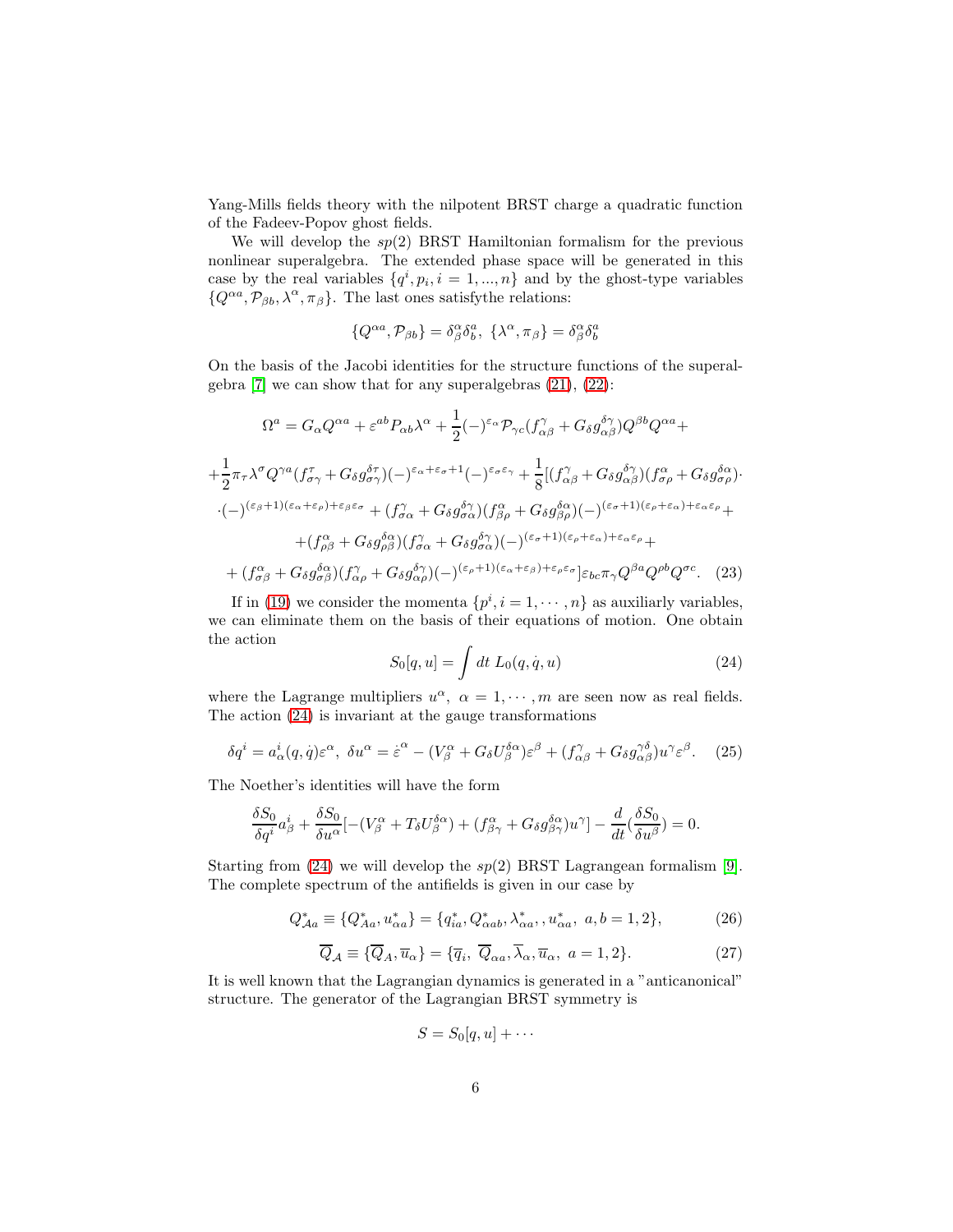Because  $S_0$  is unique one we will consider that  $S$  is unique and we will introduce two antibracket structures which have the same properties like in the standard theory:

$$
(F,G)_a = \frac{\delta^r F}{\delta Q^{\mathcal{A}}} \frac{\delta^l G}{\delta Q^*_{\mathcal{A}a}} - \frac{\delta^r F}{\delta Q^*_{\mathcal{A}a}} \frac{\delta^l G}{\delta Q^{\mathcal{A}}}.
$$

The functionals F and G are depend to  $Q^{\mathcal{A}}$  and  $Q_{\mathcal{A}a}^*$ . On the basis of the graduation properties and of the Grassmann parities [\[9\]](#page-9-8) we define the paires canonical conjugate in respect with these antibrackets

$$
(Q_{\mathcal{A}b}^*, Q^{\mathcal{B}})_a = -\delta_{\mathcal{A}}^{\mathcal{B}} \delta_{ba} \tag{28}
$$

where  $Q^*_{Aa}$  are expressed by [\(26\)](#page-14-2) and  $Q^{\mathcal{A}}$  are the fields of the theory (real  $q^i,u^{\alpha}$ and ghosts  $Q^{\alpha a}$ ,  $\lambda^{\alpha}$ )

$$
Q^{\mathcal{A}} \equiv \{Q^{A}, u^{\alpha}\} = \{q^{i}, Q^{\alpha a}, \lambda^{\alpha}, u^{\alpha}, \alpha = 1, 2\}.
$$
 (29)

For the Lagrange multiplyers we will have

$$
\varepsilon(u^{\alpha}) = \varepsilon_{\alpha}, gh(u^{\alpha}) = 0.
$$

We observe that some antifields of the theory have a canonical conjugate in the antibracket structure [\(28\)](#page-15-0) and other antifields not have canonical pair [\(27\)](#page-15-1). So, the BRST differentials  $\{s^a, a = 1, 2\}$  will have the following decomposition

$$
s^{a} * = (s^{a})^{can} * + V^{a} * = (*, S)^{a} * + V^{a} * , a = 1, 2
$$
\n(30)

where the non-canonical operators  $V_a$  have the form [\[9\]](#page-9-8)

$$
V^{a} * \equiv (-)^{\varepsilon(Q^{\mathcal{A}})} \varepsilon^{ab} Q_{\mathcal{A}b}^{*} \frac{\delta^{r}}{\delta \overline{Q}_{\mathcal{A}}} * . \tag{31}
$$

The nilpotency condition for  $s^a$  [\(30\)](#page-15-2) leads to the master equations [\(15\)](#page-3-0). For our irreducible theory, the proper solution of the master eqs [\(15\)](#page-3-0) till terms linear in the antifields is

$$
S = S_0 + \int dt \left( q_{ia}^* a_\alpha^i Q^{\alpha a} + u_{\alpha a}^* Q^{\alpha a} - u_{\alpha a}^* (V_\beta^\alpha + G_\delta U_\beta^{\delta \alpha}) Q^{\beta a} + \right.
$$
  
\n
$$
+ u_{\alpha a}^* (f_{\beta \gamma}^\alpha + G_\delta g_{\beta \gamma}^{\delta \alpha}) u^\gamma Q^{\beta a} (-)^{\varepsilon \beta} + Q_{\alpha ab}^* \left( \varepsilon^{ab} \lambda^\alpha + \frac{1}{2} (-)^{\varepsilon \beta} (f_{\beta \gamma}^\alpha + G_\delta g_{\beta \gamma}^{\delta \alpha}) Q^{\gamma b} Q^{\beta a} \right) + \right.
$$
  
\n
$$
+ \lambda_{\alpha a}^* \frac{1}{2} (-)^{\varepsilon \beta + 1} (f_{\beta \gamma}^\alpha + G_\delta g_{\beta \gamma}^{\delta \alpha}) \lambda^{\beta b} Q^{\gamma a} + \overline{q}_i \left( a_\alpha^i \lambda^\alpha + \frac{1}{2} a_\beta^j \frac{\delta a_\alpha^i}{\delta q^j} Q^{\alpha c} Q^{\beta b} \varepsilon_{bc} \right) + \right.
$$
  
\n
$$
+ \overline{q}_i \frac{1}{12} (-)^{\varepsilon \beta} (f_{\beta \sigma}^\alpha + G_\delta g_{\beta \sigma}^{\delta \alpha}) (f_{\gamma \rho}^\sigma + G_\delta g_{\gamma \rho}^{\delta \sigma}) \varepsilon_{cd} Q^{\rho a} Q^{\gamma c} Q^{\beta d} + \right.
$$
  
\n
$$
+ \overline{u}_\alpha \lambda^\alpha + \overline{u}_\alpha \left( -(V_\beta^\alpha + G_\delta U_\beta^{\delta \alpha}) + (-)^{\varepsilon \beta} (f_{\beta \gamma}^\alpha + G_\delta g_{\beta \gamma}^{\delta \alpha}) u^\gamma \right) \lambda^\beta +
$$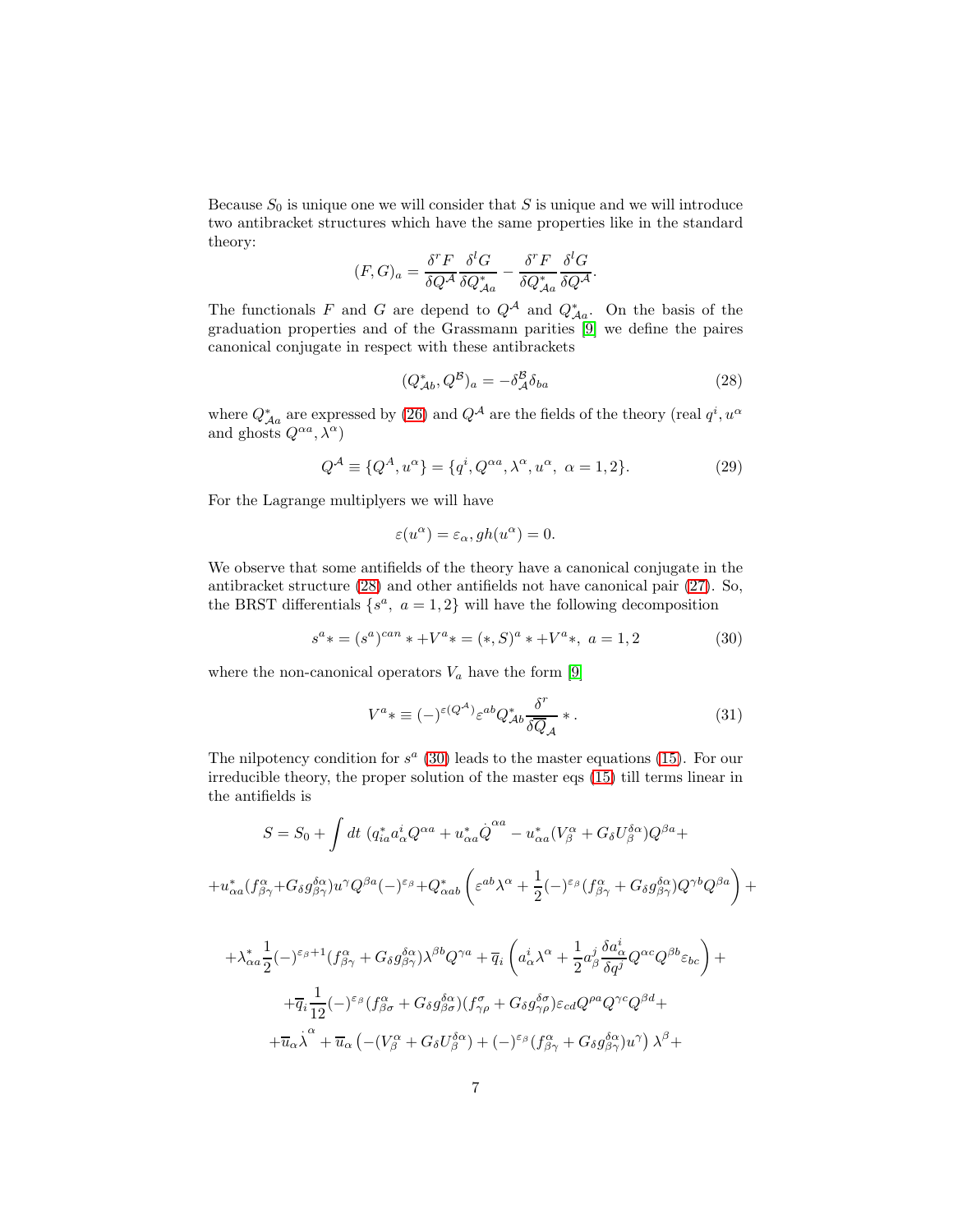$$
+\overline{Q}_{\alpha a} \left(-\right)^{\varepsilon_{\beta}+1} (f^{\alpha}_{\beta\sigma} + G_{\delta} g^{\delta\alpha}_{\beta\sigma}) (\lambda^{\sigma} Q^{\beta a} - \frac{1}{6} (f^{\sigma}_{\gamma\rho} + G_{\delta} g^{\delta\sigma}_{\gamma\rho}) \varepsilon_{bc} Q^{\rho a} Q^{\gamma c} Q^{\beta b}). \tag{32}
$$

On the basis of the graduation rules and Grassmann parities [\[8\]](#page-9-7), [\[9\]](#page-9-8) we can identify the following variables

$$
P_{\alpha a} \equiv u_{\alpha a}^*, \pi_\alpha \equiv \overline{u}_\alpha. \tag{33}
$$

These identifications will be very useful in the gauge fixing procedure [\[13\]](#page-9-12). On the basis of the identifications [\(33\)](#page-15-3), we will have

$$
Y = f^{\alpha}(q^{i})\overline{u}_{\alpha}.
$$
\n(34)

The following relations are valid

$$
q_{ia}^* = \frac{\delta^r}{\delta q^i} \left(\frac{1}{2} \varepsilon_{ab} V_b Y\right) = -\frac{\delta^r f^\alpha(q^i)}{\delta q^i} u_{\alpha a}^*,\tag{35}
$$

$$
\overline{q}_i = \frac{\delta^r Y}{\delta q^i} = -\frac{\delta^r f^\alpha(q^i)}{\delta q^i} \overline{u}_\alpha \tag{36}
$$

$$
u^{\alpha} = -\frac{\delta^L}{\delta u^*_{\alpha a}} \left(\frac{1}{2} \varepsilon_{ab} V_b Y\right) = f^{\alpha}(q^i)
$$
\n(37)

the remaining antifields vanishing because of the choice [\(34\)](#page-15-4) for Y. The gauge fixed action will be

$$
\overline{S}_{1Y} = \overline{S}_1 [Q^A, u_{\alpha a}^*, \overline{u}_{\alpha}, u^{\alpha}] = f^{\alpha}(q^i), q_{ia}^* = -\frac{\delta^r f^{\alpha}(q^i)}{\delta q^i} u_{\alpha a}^*,
$$

$$
\overline{q}_i = \frac{\delta^r Y}{\delta q^i} = -\frac{\delta^r f^{\alpha}(q^i)}{\delta q^i} \overline{u}_{\alpha}]
$$
(38)

It leads to an effective action which is  $s_a$ -invariant and that can be further used in the path integral. This path integral can be written as

$$
Z_Y^L = \int \mathcal{D}Q^A \mathcal{D}u_{\alpha a}^* \mathcal{D}\overline{u}_{\alpha} \exp(i\overline{S}_{1Y}). \tag{39}
$$

We will introduce the condensed notations

$$
\phi^A \equiv \{Q^A, u^*_{\alpha a}, \overline{u}_{\alpha}\} = \{q^i, Q^{\alpha a}, \lambda^{\alpha}, u^*_{\alpha a}, \overline{u}_{\alpha}\}\tag{40}
$$

and we will consider the following BRST transformations

<span id="page-7-0"></span>
$$
\phi^A \to \phi^{A'} = \phi^A - (s_a \phi^A) \mu_a (-1)^{\varepsilon_A}.
$$
\n(41)

where  $\mu_a$  are small fermionic constant parameters. The superjacobian of this transformations can be aproximate with supertrace (because it involves both fermionic and bosonic fields, the jacobian is a superdeterminant) and the new integrating measure will be

$$
\mathcal{D}\phi^{A\prime} = \left(1 - \left((-1)^{\varepsilon_A} \frac{\partial^r}{\partial \phi^A} \frac{\partial^r S}{\partial \phi^*_{Aa}} + V^a S\right) \mu_a\right) \mathcal{D}\phi^A = \left(1 - \left(\Delta^a S\right) \mu_a\right) \mathcal{D}\phi^A. \tag{42}
$$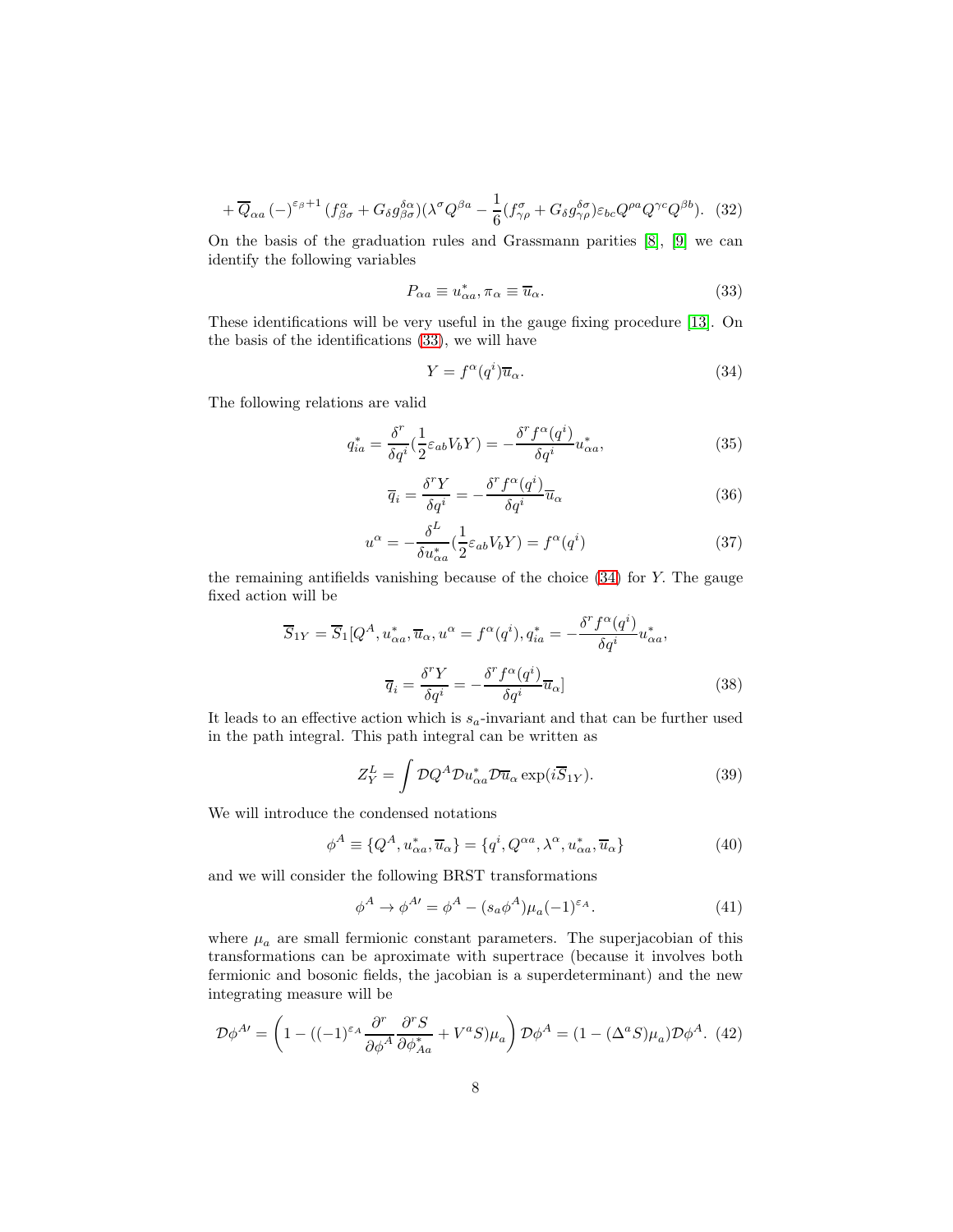In the previous relation, the operators  $\Delta^a$ ,  $a = 1, 2$  have the form [\(16\)](#page-4-1). Exprimam  $\Delta^a S$  using [\(32\)](#page-15-5):

$$
\Delta^{a}S = \left(-\frac{\partial^{r}a_{\beta}^{i}}{\partial q^{i}} + \frac{1}{2}[(-1)^{\varepsilon_{\beta}(\varepsilon_{\alpha}+1)} - (-)^{\varepsilon_{\alpha}(\varepsilon_{\beta}+1)}](f_{\beta\alpha}^{\alpha} + G_{\delta}g_{\beta\alpha}^{\delta\alpha})\right)Q^{\beta a} +
$$
  
\n
$$
\varepsilon^{ab}u_{\alpha b}^{*}[\left(-\delta_{\beta}^{\alpha}\frac{d}{dt} - (V_{\beta}^{\alpha} + G_{\delta}U_{\beta}^{\delta\alpha} + (-)^{\varepsilon_{i}}\frac{\partial^{r}f^{\alpha}(q^{i})}{\partial q^{i}}a_{\beta}^{i}\right) + (f_{\beta\gamma}^{\alpha} + G_{\delta}g_{\beta\gamma}^{\delta\alpha})f^{\gamma}(q)\right)\lambda^{\beta}
$$
  
\n
$$
-(-)^{\varepsilon_{i}}\frac{\partial^{r}f^{\alpha}(q^{i})}{\partial q^{i}}\frac{1}{2}a_{\beta}^{i}\frac{\partial a_{\alpha}^{i}}{\partial q^{j}}Q^{\alpha c}Q^{\beta b}\varepsilon_{bc} + \frac{1}{12}(-)^{\varepsilon_{\beta}}(f_{\beta\sigma}^{\alpha} + G_{\delta}g_{\beta\sigma}^{\delta\alpha}).
$$
  
\n
$$
\cdot (f_{\gamma\rho}^{\sigma} + G_{\delta}g_{\gamma\rho}^{\delta\sigma})\varepsilon_{cd}Q^{\rho a}Q^{\gamma c}Q^{\beta d})] - (-)^{\varepsilon_{i}}\varepsilon^{ab}u_{\alpha b}^{*}\left\{\frac{\partial^{r}}{\partial q^{i}}\left(\frac{1}{2}\varepsilon_{ab}V_{b}\delta Y\right)[a_{\alpha}^{i}\lambda^{\alpha} +
$$
  
\n
$$
+\frac{1}{2}a_{\beta}^{j}\frac{\partial a_{\alpha}^{i}}{\partial q^{j}}Q^{\alpha c}Q^{\beta b}\varepsilon_{bc} + \frac{1}{12}(-)^{\varepsilon_{\beta}}(f_{\beta\sigma}^{\alpha} + G_{\delta}g_{\beta\sigma}^{\delta\alpha})(f_{\gamma\rho}^{\sigma} + G_{\delta}g_{\gamma\rho}^{\delta\sigma})\varepsilon_{cd}Q^{\rho a}Q^{\gamma c}Q^{\beta d}] -
$$
  
\n

The functions  $G_{\delta}$  which appear in the previous relations are the constraints in which the real momenta was substitute (on the basis of their equations of motions) in function of q, q. In the same way appear the functions  $a^i_\alpha$  from  $\{q^i,G_\alpha\}.$ 

The antifields was eliminated by gauge fixing procedure [\(35\)](#page-16-0)-[\(37\)](#page-16-1) but considering the gauge fixing functional of the form  $Y + \delta Y$ . Then,  $\Delta^a S = 0$  if

$$
-\frac{\partial^r a^i_\alpha}{\partial q^i} + \frac{1}{2}((-1)^{\varepsilon_\alpha(\varepsilon_\beta + 1)} - (-)^{\varepsilon_\beta(\varepsilon_\alpha + 1)})(f^\beta_{\alpha\beta} + G_\delta g^{\delta\beta}_{\alpha\beta}) = 0
$$

and if  $\frac{\partial^r}{\partial q^i}(\frac{1}{2}\varepsilon_{ab}V_b\delta Y)$  and  $\frac{\delta^r}{\delta u_{\gamma c}^*}(\frac{1}{2}\varepsilon_{cd}V_d\delta Y)$  anuleaza termenii din paranteza (cancel the terms) ce apare pe langa  $\varepsilon^{ab}u_{\alpha b}^*$ . With other words, the measure remain invariant ( $\Delta^a S = 0$ ) to the transformation [\(41\)](#page-7-0) if  $\delta Y$  induced by this transformation in the gauge fixing functional indeplineste cerintele de mai sus. If  $\Delta^a S \neq 0$ , the operators  $\Delta^a$ ,  $a = 1, 2$  determine the sp(2)- QME in the sp(2) symmetric formulation of gauge theories, where the action  $S_{Y+\delta Y}$  passes to a new "quantum action", W, containing the  $\hbar$ −order corrections and satisfying the equations [\(18\)](#page-4-2).

### 4 Conclusions

The problem of the quantum extension of the BRST procedure has been investigated, both in the BFV and in the BV formalisms. The main questions arising in our study were: What is the form of the quantum master equation? How is looking and what is the meaning of the quantum action? How is it possible to extend the standard BRST quantization procedure in order to obtain  $sp(2)$  or  $sp(3)$  quantum master equations?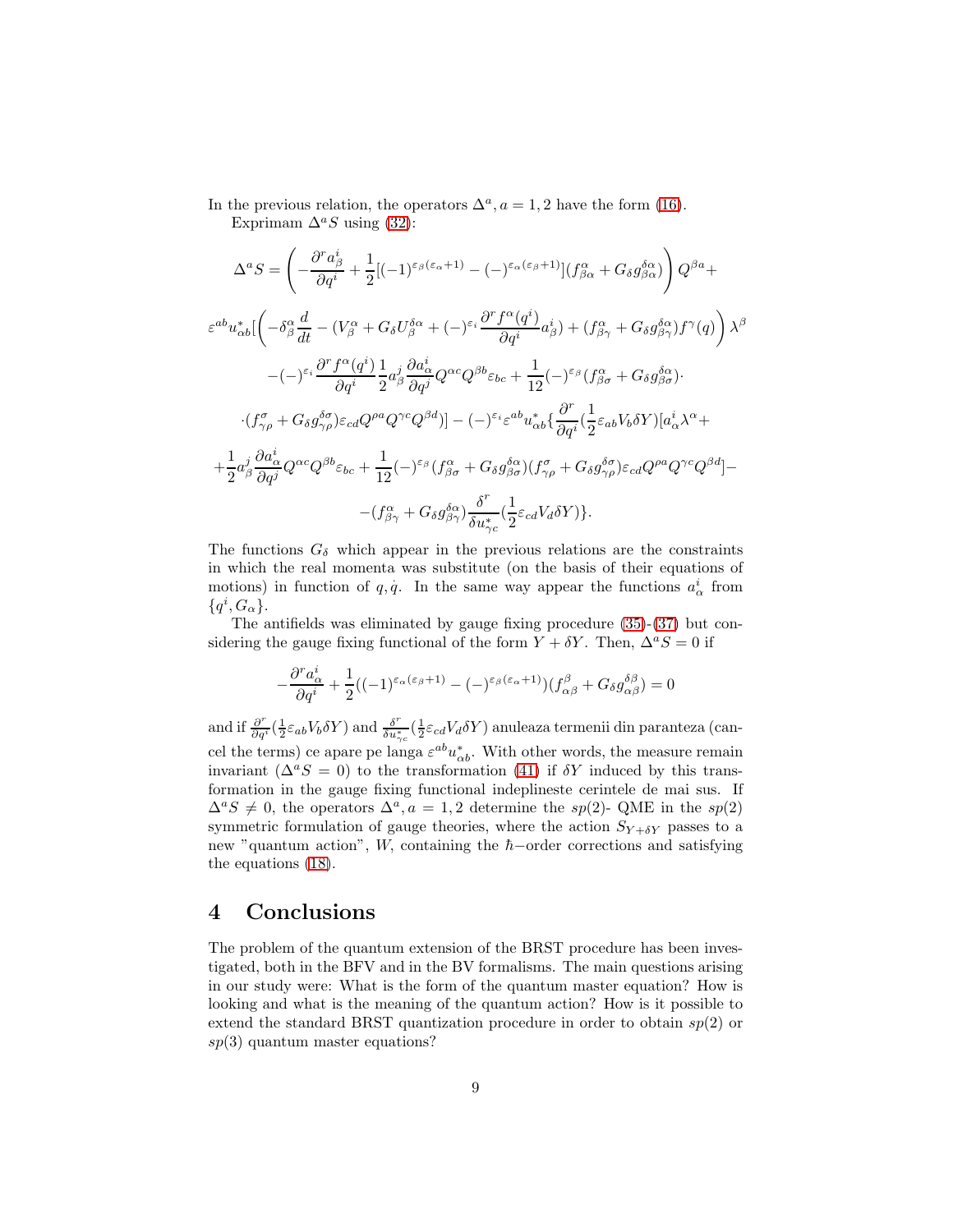We tried to offer comprehensible answers to all these questions and to illustrate them by considering the case of nonlinear gauge theories which mix bosonic and fermionic fields and whose gauge superalgebra is defined by nonlinear relations of the form  $(21),(22)$  $(21),(22)$ . For such a special system considered in [\[14\]](#page-9-13) we implemented the Hamiltonian  $sp(2)$  formalism and we pointed out the condition for which the path integrals are BRST invariant and how the gauge fixing function has to be chosen in order to assure the invariance when it is not intrinsec for the model.

## <span id="page-9-0"></span>References

- [1] C. Becchi, A. Rouet, R. Stora, *Phys. Lett.* B 52 (1974) 344; I.V. Tyutin, *Gauge Invariance in Field Theory and Statistical Mechanics,* Lebedev Preprint 39 (1975), unpublished
- <span id="page-9-2"></span><span id="page-9-1"></span>[2] I.A. Batalin, G. A. Vilkovisky, *Phys. Lett.* B 69 (1977) 309
- <span id="page-9-3"></span>[3] E.S. Fradkin, G. A. Vilkovisky, *Phys. Lett.* B 55 (1975) 224
- [4] M. Henneaux, C. Teitelboim, *Quantization of Gauge Systems*, Princeton Univ. Press (1992)
- <span id="page-9-5"></span><span id="page-9-4"></span>[5] A. B. Zamolodchikov, *Theor. Math. Phys.* 65 (1986) 1205
- [6] C. M. Hull, *Nucl. Phys.* B353 (1991) 707; K. Schoutens, A. Servin, P. van Nieuwenhuizen, *Phys. Lett.* B255 (1991) 549
- <span id="page-9-7"></span><span id="page-9-6"></span>[7] M. Asorey, P. M. Lavrov, O. V. Radchenko, A. Sugamoto, *[arXiv:0809.3322v](http://arxiv.org/abs/0809.3322)2*
- <span id="page-9-8"></span>[8] I.A. Batalin, P. M. Lavrov, I.V. Tyutin, *J. Math. Phys.*31 (1990) 1487
- <span id="page-9-9"></span>[9] Ph. Gregoire, M. Henneaux, *Phys. Lett.* B 277 (1992) 459
- <span id="page-9-10"></span>[10] R. Constantinescu, C. Ionescu, *Int.J. Mod.Phys.A* 21 (2006) 1567
- <span id="page-9-11"></span>[11] K. Bering, *Mod.Phys.Lett.* A11 (1996) 499-513
- <span id="page-9-12"></span>[12] A. Dresse, M. Henneaux, *J. Math. Phys.* 35 (1994) 1334
- <span id="page-9-13"></span>[13] R. Constantinescu, C. Ionescu, *Ann. der Physik* 15 (2006) 169
- [14] I. Batalin, R. Marnelius, *Phys.Lett.* B441 (1998) 243-249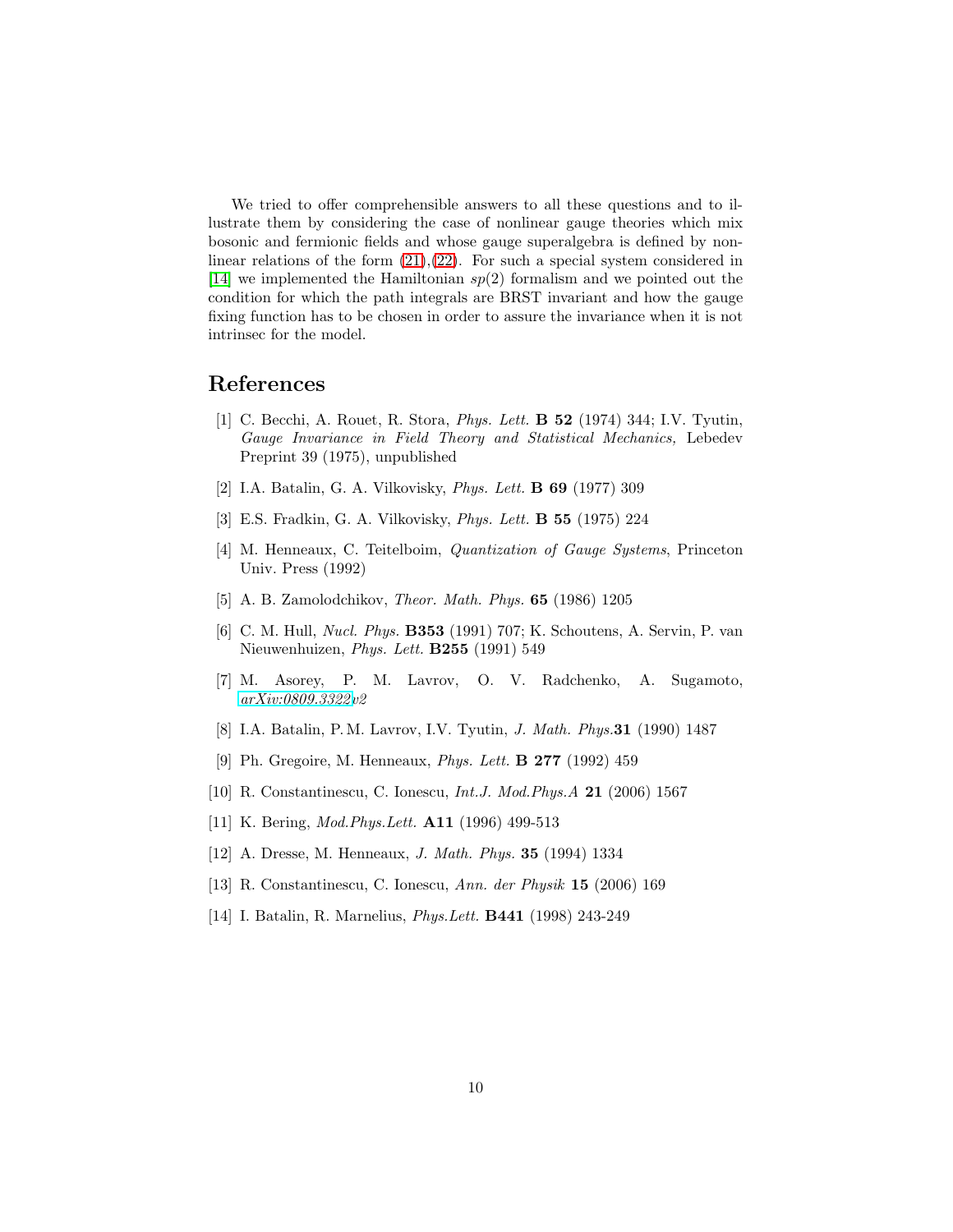# Description of Nonlinear Phenomena in the Atmospheric Dynamics through Linear Wave type Equations

Rodica Cimpoiasu, Radu Constantinescu University of Craiova, 13 A.I.Cuza, 200585 Craiova, Romania

#### Abstract

he paper takles with a procedure which allow to extend some linear, wave type models currently used in describing phenomena appearing in atmosphere to the study of nonlinear models. More concretely, we present a practical way to generate the largest class of  $(1 + 1)$ -dimensional second order partial differential equations (pdes) of a given form which could be reduced to an imposed ordinary wave type equation. This class generalize the ordinary differential equation describing the equatorial trapped waves generated in a continuously stratified ocean and will be obtained following the Lie symmetry and similarity reduction procedures. Moreover, some concrete nonlinear second order differential equations will be proposed as possible candidates for replacing more complicated, nonintegrable systems, as the Rossby type equation.

Keywords: Nonlinear dynamical systems, Lie symmetries, Similarity reduction procedure, Rossby type symmetries.

## 1 Introduction

A rich variety of complex phenomena occuring in many physical fields, including the atmospheric dynamics, are described by linear differential equations which allow a simple handling of the constraints which appear in the system's evolution. Although, the linearized models often do not adequately describe the dynamics of the processes as a whole and it is very simple to shift the system to a region in which the linear behavior is no longer valid. This is why, in order to capture the real behavior, to accurately estimate and control the complex systems in all their regimes, nonlinear models must be defined. In this case, the linear differential equations could appear as approximations to the nonlinear systems, valid under restricted conditions.

The price to be paid when nonlinearity is taken into consideration appears in the investigation of the exact solutions of the attached equations. There are not standard methods of solving nonlinear differential equations, they are usually depend on the form of the equations and on their particular symmetries. Many interesting nonlinear models have been proposed over the last years [\[1\]](#page-17-0) and a lot of methods have been developed in order to find solutions of equations describing these nonlinear phenomena. Some of the most important methods [\[7\]](#page-17-1) are the inverse scattering method  $[8]$ , the Darboux and Bäcklund transformations  $[9]$ , the Hirota bilinear method  $[10]$ , the Lie symmetry analysis [\[11,](#page-18-2) [12,](#page-18-3) [13\]](#page-18-4), etc. By applying these methods, many types of specific solutions have been obtained. For example, solitary waves or solitons, which have no analogue for linear partial differential equations, are very important for the nonlinear dynamical systems.

In this paper we shall concentrate our attention to the Lie group method. It is well-known that this method is a powerful and direct approach to construct many types of exact solutions of nonlinear differential equations, such as soliton solutions, power series solutions, fundamental solutions [\[14,](#page-18-5) [15\]](#page-18-6), and so on. The existence of the operators associated with the Lie group of infinitesimal transformations allows the reduction of equations to simpler ones. The similarity reduction method for example is an important way of transforming a  $(1+1)-$ dimensional pde into an ordinary differential one. We shall concretely consider the inverse symmetry problem [\[16\]](#page-18-7) and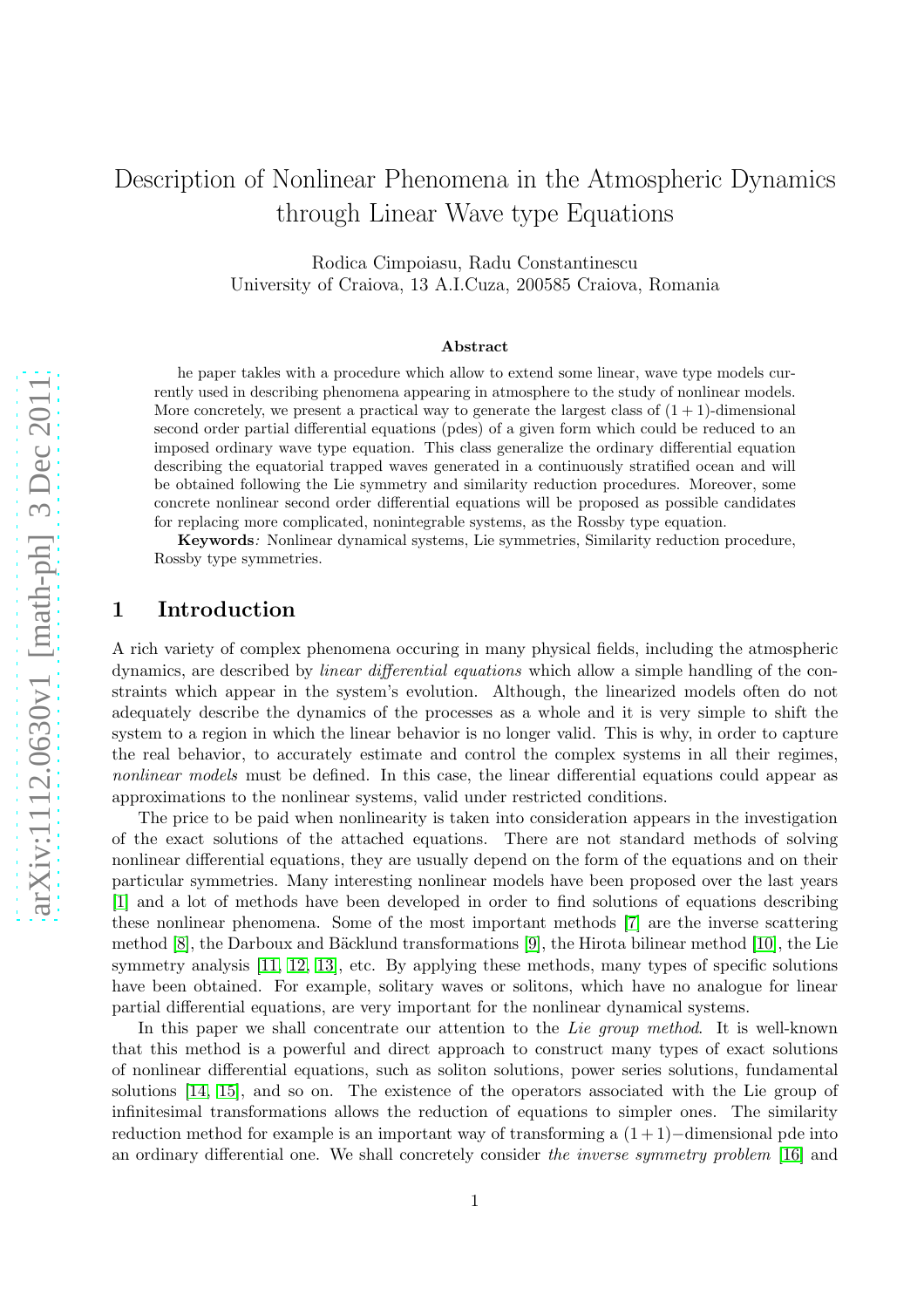we shall generate the largest class of second order  $(1 + 1)$ −dimensional pdes which generalize the ordinary, wave type, differential equation describing the equatorial trapped waves generated in a continuously stratified ocean. Practically, four types of waves appears in this case and have to be found among the solutions of the equation: Kelvin waves, Rossby waves, inertia-gravity waves and mixed Rossby-gravity waves. In the Boussinesq approximation and on an equatorial  $\beta$ -plane, the equation which describe the m-th oscillation mode of the wave's vertical velocity  $\phi_m(z)$  on the direction  $z$  has the form [\[23\]](#page-18-8):

<span id="page-11-1"></span>
$$
\frac{\partial^2 \phi_m(z)}{\partial z^2} + \frac{N_m^2(z)}{C_m^2} \phi_m(z) = 0
$$
\n(1)

One consider for the velocity the boundary conditions:

$$
\phi_m(z = -H) = 0 \text{ (ocean floor)}
$$
  

$$
\phi_m(z = 0) = 0 \text{ (ocean surface)}
$$

In the equation [\(1\)](#page-11-1),  $C_m$  is a constant and  $N_m(z)$  represents the "buoyancy" frequency. Measure-ments made during El Niño events by 2 Japonese stations in the equatorial Pacific [\[23\]](#page-18-8) show that the buoyancy frequency  $N_m(z)$  has strong variations with the water depth close to the surface and practically vanishes for higher depths. We notice that in the first case (at the surface,  $z \in [0, 300]$  m) one can aproximate  $N_m(z)$  with an averaged value around  $\overline{N(z)} = 2 \cdot 10^{-4} m \cdot s^{-1}$  So, the equation [\(1\)](#page-11-1) can be linearized in one of the following forms:

··

<span id="page-11-2"></span>
$$
\phi(z) = 0; z \ge 300\tag{2}
$$

<span id="page-11-3"></span>
$$
\ddot{\phi}(z) + k^2 \phi(z) = 0; z \in [0, 300]; k \equiv \frac{N}{C} = const.
$$
\n(3)

In this paper, we shall consider the two previous wave type equations and we shall see how they can be extended towards  $(1 + 1)$ −second order differential equations with the same group of symmetry as the initial ordinary wave type equations have.

The outline of this paper is as follow: after this introductory notes, in Section 2, we shall obtain the general determining system for a chosen class of  $(1+1)$ −dimensional models. The system will be generated by using the Lie symmetry approach and by asking for an imposed form of the similarity reduction equation. More exactly, we shall generate a class of  $(1 + 1)$ −second order differential equations which by similarity reduction come to the wave forms [\(2\)](#page-11-2) and, respectively, [\(3\)](#page-11-3). The general results of the second section will be particularized in Section 3, when concrete examples of two dimensional equations with similar solutions as the ordinary wave equations [\(2\)](#page-11-2) and [\(3\)](#page-11-3) will be generated. Moreover, we shall compute the form of the second order partial differential equation which admit an imposed form of symmetry, specific for the two dimensional Rossby type equation. So we shall be able to replace the study of this last strongly nonintegrable equation with a simpler class of equations observing similar symmetries. Some concluding remarks will end the paper.

## 2 Determining equations for the Lie symmetry group

Let us consider the class of general dynamical systems described in a  $(1 + 1)$ -dimensional space  $(x, t)$  by a second order partial differential equation of the form:

<span id="page-11-4"></span><span id="page-11-0"></span>
$$
u_t = A(x,t)u_{2x} + B(x,t)u_x + C(x,t)u \Leftrightarrow \Omega(x,t,u,u_x,u_t,u_{2x}) = 0
$$
\n<sup>(4)</sup>

Our aim is to select from the general dynamical systems described by [\(4\)](#page-11-4) the class of differential equations which admit a similarity reduction to wave type equations of the form [\(2\)](#page-11-2) and [\(3\)](#page-11-3). As feed-back, the solution of the wave equations will be used in order to obtain a solution for [\(4\)](#page-11-4). The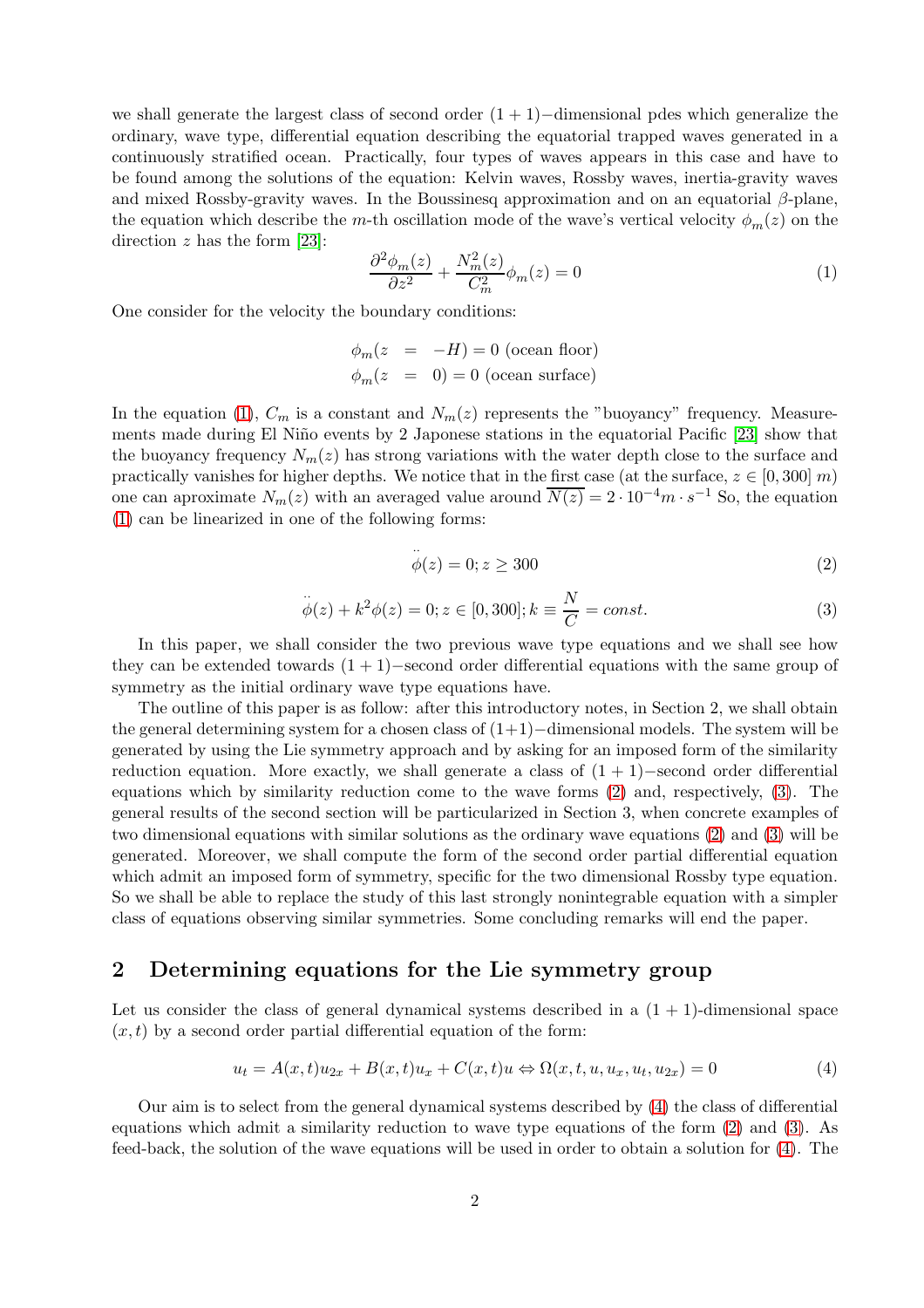procedure that will be followed firstly implies to obtain the system of determining equations for the Lie symmetry group of [\(4\)](#page-11-4). Then, an additional system of partial differential equations will be generated by imposing that [\(4\)](#page-11-4) possess a reduced similarity equation of the wave type. Finally, this last system and the Lie determining equations will be solved and coefficient functions  $A(x, t)$ ,  $B(x, t)$ ,  $C(x, t)$  will be obtained.

In this section we shall apply the Lie symmetry approach for the equation [\(4\)](#page-11-4). Let us consider a one-parameter Lie group of infinitesimal transformations:

<span id="page-12-5"></span><span id="page-12-0"></span>
$$
\bar{x} = x + \varepsilon \xi(t, x, u), \ \bar{t} = t + \varepsilon \varphi(t, x, u), \ \bar{u} = u + \varepsilon \eta(t, x, u)
$$
\n
$$
(5)
$$

with a small parameter  $\varepsilon \ll 1$ . The Lie symmetry operator associated with the above group of transformations can be written as follows:

<span id="page-12-2"></span>
$$
U(x,t,u) = \varphi(x,t,u)\frac{\partial}{\partial t} + \xi(x,t,u)\frac{\partial}{\partial x} + \eta(x,t,u)\frac{\partial}{\partial u}
$$
(6)

The second order equation  $\Omega(x, t, u, u_x, u_t, u_{2x}) = 0$  of the form [\(4\)](#page-11-4) is invariant under the action of the operator [\(6\)](#page-12-2) if and only if the following condition [\[11\]](#page-18-2) is verified:

$$
U^{(2)}(\Omega)|_{\Omega=0} = 0
$$
\n(7)

<span id="page-12-1"></span>where  $U^{(2)}$  is the second extension of the generator [\(6\)](#page-12-2). A concrete computation shows that the coefficient functions from [\(4\)](#page-11-4) and [\(6\)](#page-12-2),  $A(x,t)$ ,  $B(x,t)$ ,  $C(x,t)$ ,  $\varphi(x,t,u)$ ,  $\xi(x,t,u)$ ,  $\eta(x,t,u)$ , must satisfy the equation:

<span id="page-12-3"></span>
$$
(\varphi A_t + \xi A_x)u_{2x} + (\varphi B_t + \xi B_x)u_x + \varphi C_t u + \xi C_x u + C\eta + B\eta^x - \eta^t + A\eta^{2x} = 0
$$
 (8)

Coefficient functions  $\eta^x$ ,  $\eta^t$ ,  $\eta^{2x}$  appear in the process of extension of U towards  $U^{(2)}$  and their general expressions are given in [\[11\]](#page-18-2). Using these expressions in [\(8\)](#page-12-3) and asking for the vanishing of the coefficients of each monomial in the derivatives of  $u(t, x)$ , we obtain the following differential system:

<span id="page-12-4"></span>
$$
\varphi_x = 0; \ \varphi_u = 0; \ \xi_u = 0; \ \eta_{2u} = 0; \ \varphi A_t + \xi A_x + A\varphi_t - 2A\xi_x = 0; \n- \varphi B_t - \xi B_x + B\xi_x - \xi_t - B\varphi_t - 2A\eta_{xu} + A\xi_{2x} = 0 \n- \varphi C_t u - \xi C_x u - C\eta - B\eta_x + \eta_t + C\eta_u u - \varphi_t Cu - A\eta_{2x} = 0
$$
\n(9)

The first four equations of the system [\(9\)](#page-12-4) lead, for coefficient functions  $\varphi(x, t, u), \xi(x, t, u), \eta(x, t, u)$ to the following reduced dependences:

<span id="page-12-6"></span>
$$
\varphi = \varphi(t), \ \xi = \xi(x, t), \ \eta = M(x, t)u \tag{10}
$$

Consequently, the remaining equations of [\(9\)](#page-12-4) become:

<span id="page-12-7"></span>
$$
\varphi A_t + \xi A_x + A\varphi_t - 2A\xi_x = 0;
$$
  

$$
-\varphi B_t - \xi B_x + B\xi_x - \xi_t - B\varphi_t - 2AM_x + A\xi_{2x} = 0
$$
(11)

$$
-\varphi C_t - \xi C_x - BM_x + M_t - \varphi_t C - AM_{2x} = 0
$$

with 6 unknown functions:  $A(x,t), B(x,t), C(x,t)$  provided by the evolutionary equation [\(4\)](#page-11-4) and  $\varphi(t)$ ,  $\xi(x,t)$ ,  $\eta(x,t,u)$  introduced by the symmetry group of transformations [\(5\)](#page-12-5) and described by the relations [\(10\)](#page-12-6).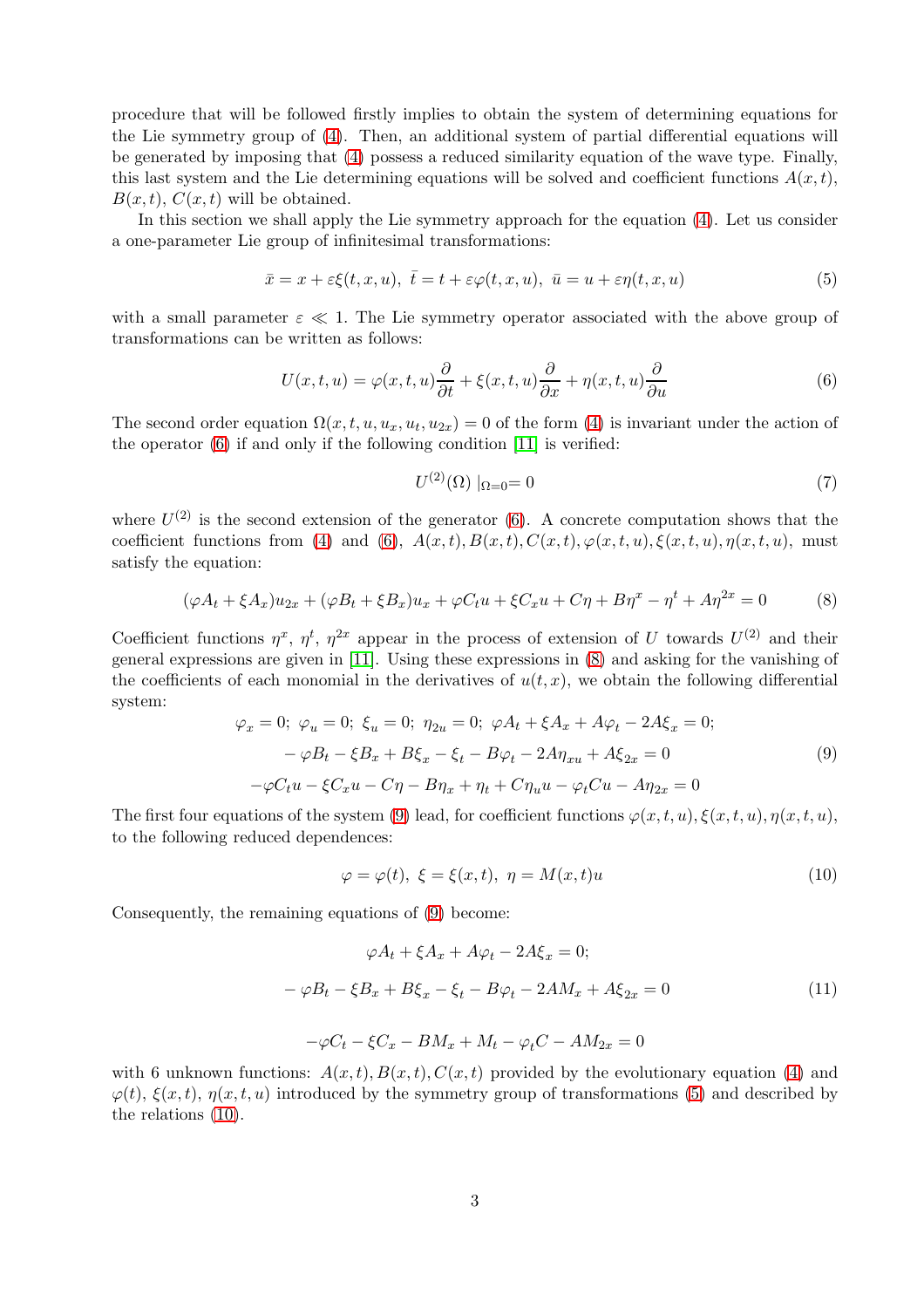## 3 Similarity reduction procedure

Let us consider now the similarity reduction procedure. In this section, some particular choices for the system [\(11\)](#page-12-7) will be considered. We shall find equations describing concrete dynamical systems which admit reduction through the similarity procedure to ordinary wave type equations of the form [\(2\)](#page-11-2) and [\(3\)](#page-11-3). For the moment, we restrict the forms [\(10\)](#page-12-6) of the infinitesimals  $\varphi(t), \xi(x, t), \eta(x, t, u)$ to the following separable expressions:

<span id="page-13-5"></span>
$$
\varphi = \varphi(t), \ \xi = \xi(x, t) = \xi_1(x)\xi_2(t), \ \eta = M(x, t)u = M_1(x)M_2(t)u \tag{12}
$$

The Lie operator [\(6\)](#page-12-2) becomes:

<span id="page-13-1"></span>
$$
U(x,t,u) = \varphi(t)\frac{\partial}{\partial t} + \xi_1(x)\xi_2(t)\frac{\partial}{\partial x} + M_1(x)M_2(t)u\frac{\partial}{\partial u}
$$
\n(13)

The general expressions of the invariants could be found if we should consider the characteristic equations associated with the new generator [\(13\)](#page-13-1). These equations are:

$$
\frac{dt}{\varphi(t)} = \frac{dx}{\xi_1(x)\xi_2(t)} = \frac{du}{M_1(x)M_2(t)u}
$$
\n(14)

By integrating the previous equations, two invariants are obtained with the following expressions:

$$
I_1 = \exp\left(\int \frac{1}{\xi_1(x)} dx - \int \frac{\xi_2(t)}{\varphi(t)} dt\right), \ I_2 = u \exp\left(-\frac{M_2(t)}{\xi_2(t)} \int \frac{M_1(x)}{\xi_1(x)} dx\right) \tag{15}
$$

In the similarity reduction procedure two similarity variables have to be considered:

<span id="page-13-2"></span>
$$
I_1 = z, I_2 = \phi(z)
$$
 (16)

The invariants [\(16\)](#page-13-2) allow us, by an appropriate change of coordinates  $\{u, x, t\} \rightarrow \{z, \phi(z)\}\)$ , to reduce the initial  $(1 + 1)$  dimensional equation  $(4)$  to an ordinary differential equation of the form:

<span id="page-13-3"></span>
$$
\Omega'[z,\phi(z),\dot{\phi}(z),...]=0
$$
\n(17)

#### 3.1 Homogeneous wave type equation

Our aim is now to select from the general dynamical systems described by [\(4\)](#page-11-4) the class of differential equations for which the equation  $(17)$  can be reduced at a wave type equation of the form  $(2)$ :

$$
\frac{d^2\phi(z)}{dz^2} = 0 \Leftrightarrow \phi(z) = az + b \tag{18}
$$

where a and b are arbitrary constants.

The previous solution, written in terms of the initial variable  $(x, t)$ , leads to the following form of the solution  $u(x, t)$  of [\(4\)](#page-11-4):

<span id="page-13-6"></span><span id="page-13-0"></span>
$$
u(x,t) = \left[ a \exp\left(\int \frac{1}{\xi_1(x)} dx - \int \frac{\xi_2(t)}{\varphi(t)} dt\right) + b \right] \exp\left(\frac{M_2(t)}{\xi_2(t)} \int \frac{M_1(x)}{\xi_1(x)} dx\right) \tag{19}
$$

For convenience reasons, we shall impose the following relations to be valid:

<span id="page-13-4"></span>
$$
\frac{\xi_2(t)}{\varphi(t)} = q, \ \frac{M_2(t)}{\xi_2(t)} = v, \ \int \frac{1}{\xi_1(x)} dx \equiv P(x), \int \frac{M_1(x)}{\xi_1(x)} dx \equiv R(x) \tag{20}
$$

with  $q, v$  arbitrary constants.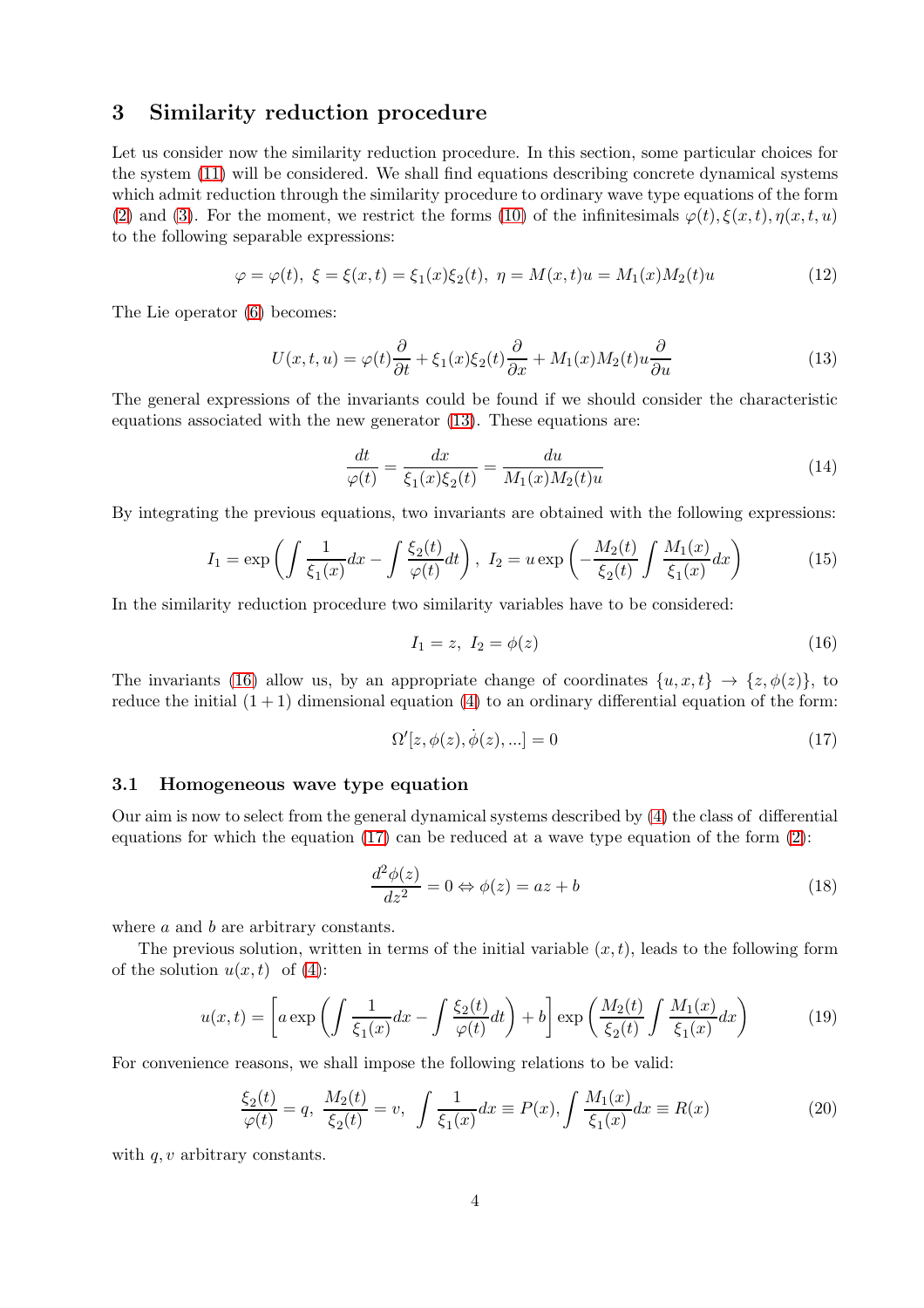In terms of notations [\(20\)](#page-13-4), the infinitesimals [\(12\)](#page-13-5) and the solution [\(19\)](#page-13-6) become:

<span id="page-14-3"></span><span id="page-14-0"></span>
$$
\varphi = \varphi(t), \ \xi = q \frac{\varphi(t)}{\dot{P}(x)}, \ \eta = qv \frac{\varphi(t)\dot{R}(x)}{\dot{P}(x)}u \tag{21}
$$

$$
u(x,t) = [a \exp (P(x) - qt) + b] \exp (vR(x))
$$
\n(22)

The solution [\(22\)](#page-14-3) must verify the equation [\(4\)](#page-11-4) which describes the analyzed model. This condition generates a differential system of the form:

<span id="page-14-4"></span>
$$
0 = q + 2vA(x,t)\dot{R}(x)\dot{P}(x) + v^2A(x,t)[\dot{R}(x)]^2 + A(x,t)\ddot{P}(x) + A(x,t)[\dot{P}(x)]^2 ++ vA(x,t)\ddot{R}(x) + B(x,t)\dot{P}(x) + vB(x,t)\dot{R}(x) + C(x,t)0 = v^2A(x,t)[\dot{R}(x)]^2 + vA(x,t)\ddot{R}(x) + vB(x,t)\dot{R}(x) + C(x,t)
$$
\n(23)

For an unitary analysis, it is necessary to describe the differential system [\(11\)](#page-12-7), obtained in the previous subsection, in terms of the functions  $P(x)$  and  $R(x)$  introduced by [\(20\)](#page-13-4). Using the expressions [\(21\)](#page-14-3) we obtain the following differential system:

<span id="page-14-5"></span><span id="page-14-1"></span>
$$
\varphi A_t P_x^2 + q\varphi A_x P_x + \varphi_t A P_x^2 + 2q\varphi A P_{2x} = 0
$$
  
\n
$$
\varphi B_t P_x^4 + q\varphi B_x P_x^3 + q\varphi B P_{2x} P_x^2 + q\varphi_t P_x^3 + \varphi_t B P_x^4 +
$$
  
\n
$$
+ 2vq\varphi A R_{2x} P_x^3 - 2vq\varphi A R_x P_{2x} P_x^2 + q\varphi A P_{3x} P_x^2 - 2q\varphi A P_x P_{2x}^2 = 0
$$
  
\n
$$
\varphi C_t P_x^4 + q\varphi C_x P_x^3 + qv\varphi B R_{2x} P_x^3 - qv\varphi B R_x P_{2x} P_x^2 + \varphi_t C P_x^4 + vq\varphi A R_{3x} P_x^3 -
$$
  
\n
$$
+ vq\varphi A R_x P_{3x} P_x^2 - 2vq\varphi A R_{2x} P_{2x} P_x^2 + +2qv\varphi A R_x P_x P_{2x}^2 - qv\varphi_t R_x P_x^3 = 0
$$
  
\n(24)

**Conclusion:** Our problem is to find the class of  $(1 + 1)$  evolutionary equations of type  $(4)$ which could be reduced by the similarity approach to an ordinary wave type equation. Solving this problem is equivalent with searching the solutions of the system described by equations [\(23\)](#page-14-4) and [\(24\)](#page-14-5).

**Remark 1:** The system  $(23)-(24)$  $(23)-(24)$  can be solved following two paths:  $(i)$  by choosing a concrete dynamical system, that is to say concrete expressions for the functions  $A(x, t)$ ,  $B(x, t)$ ,  $C(x, t)$  and trying to find out if this equation admits or not solution of the type [\(22\)](#page-14-3). Now the unknown functions of the system are  $\varphi(t)$ ,  $P(x)$ ,  $R(x)$  defined by [\(20\)](#page-13-4); (ii) by considering  $A(x,t)$ ,  $B(x,t)$ ,  $C(x, t)$  as unknown functions and by choosing  $\varphi(t)$ ,  $P(x)$ ,  $R(x)$ . This is the way we shall follow in the next section.

**Remark 2:** In the case  $(ii)$  the general solutions obtained by computational way can be expressed as:

$$
A(x,t) = F\left(\frac{qt - P(x)}{q}\right) \exp\left[G(x)\right]
$$
  
\n
$$
B(x,t) = \frac{\left[-2F\left(\frac{qt - P(x)}{q}\right)\left(\frac{1}{2}[\dot{P}(x)]^2 + v\dot{R}(x)\dot{P}(x) + \frac{1}{2}\dot{P}(x)\right)\exp\left[-G(x)\right] - q\right]}{\dot{P}(x)}
$$
  
\n
$$
C(x,t) = \frac{v\left[F\left(\frac{qt - P(x)}{q}\right)\left[\dot{R}(x)\ddot{P}(x) + \dot{P}(x)(-\ddot{R}(x) + \dot{R}(x)(v\dot{R}(x) + \dot{P}(x)))\right]\exp\left[-G(x)\right] + q\dot{R}(x)\right]}{\dot{P}(x)}
$$

<span id="page-14-2"></span>where

$$
G(x) = -\int^{x} \frac{2(D^{(2)})(P)(a)\varphi\left(\frac{P(a)+qt-P(x)}{q}\right)q + [D(P)(a)]^{2} D(\varphi)\left(\frac{P(a)+qt-P(x)}{q}\right)}{D(P)(a)\varphi\left(\frac{P(a)+qt-P(x)}{q}\right)q}d\alpha
$$
 (26)

 $\dot{P}(x)$ 

(25)

These solutions are valid for arbitrary constants q, v and for an arbitrary function  $F\left(\frac{qt-P(x)}{a}\right)$  $\frac{P(x)}{q}$ .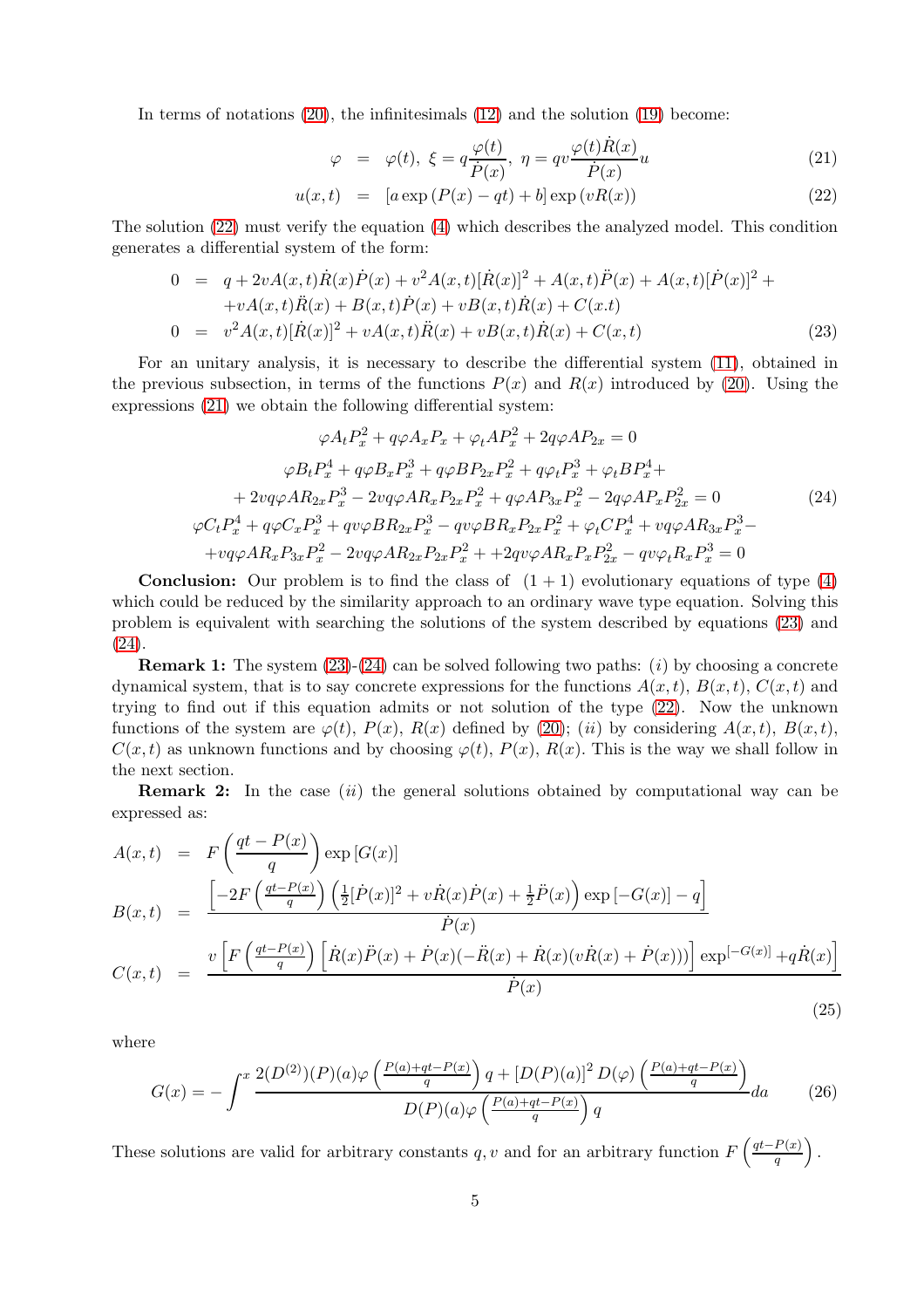#### 3.2 Harmonic oscillators

Let us consider now that the similarity reduction equation is an ordinary oscilator type equation of the form [\(3\)](#page-11-3):

<span id="page-15-1"></span><span id="page-15-0"></span>
$$
\frac{d^2\phi(z)}{dz^2} + k^2\phi(z) = 0
$$
\n(27)

It has the solution:

$$
\phi(z) = a\sin(kz) + b\cos(kz) \tag{28}
$$

Here  $k$ ,  $a$  and  $b$  are arbitrary constants.

To writte down the previous solution in terms of the initial variable  $u(x, t)$  means that the solution of [\(4\)](#page-11-4) should have the form:

<span id="page-15-7"></span>
$$
u(x,t) = a \exp\left(\frac{M_2(t)}{\xi_2(t)} \int \frac{M_1(x)}{\xi_1(x)} dx\right) \sin\left(\sqrt{k} \exp\left(\int \frac{1}{\xi_1(x)} dx - \int \frac{\xi_2(t)}{\varphi(t)} dt\right)\right) +
$$
  
+ 
$$
b \exp\left(\frac{M_2(t)}{\xi_2(t)} \int \frac{M_1(x)}{\xi_1(x)} dx\right) \cos\left(\sqrt{k} \exp\left(\int \frac{1}{\xi_1(x)} dx - \int \frac{\xi_2(t)}{\varphi(t)} dt\right)\right)
$$
(29)

For convenience reasons, we shall impose again the following relations to be valid:

<span id="page-15-6"></span><span id="page-15-2"></span>
$$
\frac{\xi_2(t)}{\varphi(t)} = q, \ \frac{M_2(t)}{\xi_2(t)} = v, \ \int \frac{1}{\xi_1(x)} dx \equiv P(x), \int \frac{M_1(x)}{\xi_1(x)} dx \equiv R(x) \tag{30}
$$

with  $q, v$  arbitrary constants.

<span id="page-15-5"></span>In terms of notations [\(30\)](#page-15-6), the infinitesimals [\(12\)](#page-13-5) and the solution [\(29\)](#page-15-7) become:

<span id="page-15-9"></span>
$$
\varphi = \varphi(t), \ \xi = q \frac{\varphi(t)}{\dot{P}(x)}, \ \eta = qv \frac{\varphi(t)\dot{R}(x)}{\dot{P}(x)}u \tag{31}
$$

<span id="page-15-8"></span>
$$
u(x,t) = [a\sin(k\exp(P(x)-qt)) + b\cos(k\exp(P(x)-qt))] \exp(vR(x))
$$
\n(32)

The solution [\(32\)](#page-15-8) must verify the equation [\(4\)](#page-11-4) which describes the analyzed model. This condition generates the vanishing of the coefficient function  $A(x,t)$  and two other differential equations of the form:

<span id="page-15-10"></span><span id="page-15-3"></span>
$$
A(x,t) = 0
$$
  
\n
$$
q + B(x,t)\dot{P}(x) = 0
$$
  
\n
$$
vB(x,t)\dot{R}(x) + C(x,t) = 0
$$
\n(33)

For an unitary analysis, it is again necessary to describe the general differential system [\(11\)](#page-12-7) obtained in the previous section, in terms of the functions  $P(x)$  and  $R(x)$  introduced by [\(30\)](#page-15-6). Taking into account the equations [\(31\)](#page-15-9), we obtain the following differential system:

<span id="page-15-11"></span><span id="page-15-4"></span>
$$
0 = \varphi B_t P_x^4 + q\varphi B_x P_x^3 + q\varphi B P_{2x} P_x^2 + q\varphi_t P_x^3 + \varphi_t B P_x^4
$$
  
\n
$$
0 = \varphi C_t P_x^4 + q\varphi C_x P_x^3 + q\varphi \varphi B R_{2x} P_x^3 - q\varphi \varphi B R_x P_{2x} P_x^2 +
$$
  
\n
$$
+ \varphi_t C P_x^4 - q\varphi \varphi_t R_x P_x^3
$$
\n(34)

The system  $(33)-(34)$  $(33)-(34)$  can be solved following two paths: (i) by choosing a concrete dynamical system, that is to say concrete expressions for the functions  $B(x,t)$ ,  $C(x,t)$  and trying to find out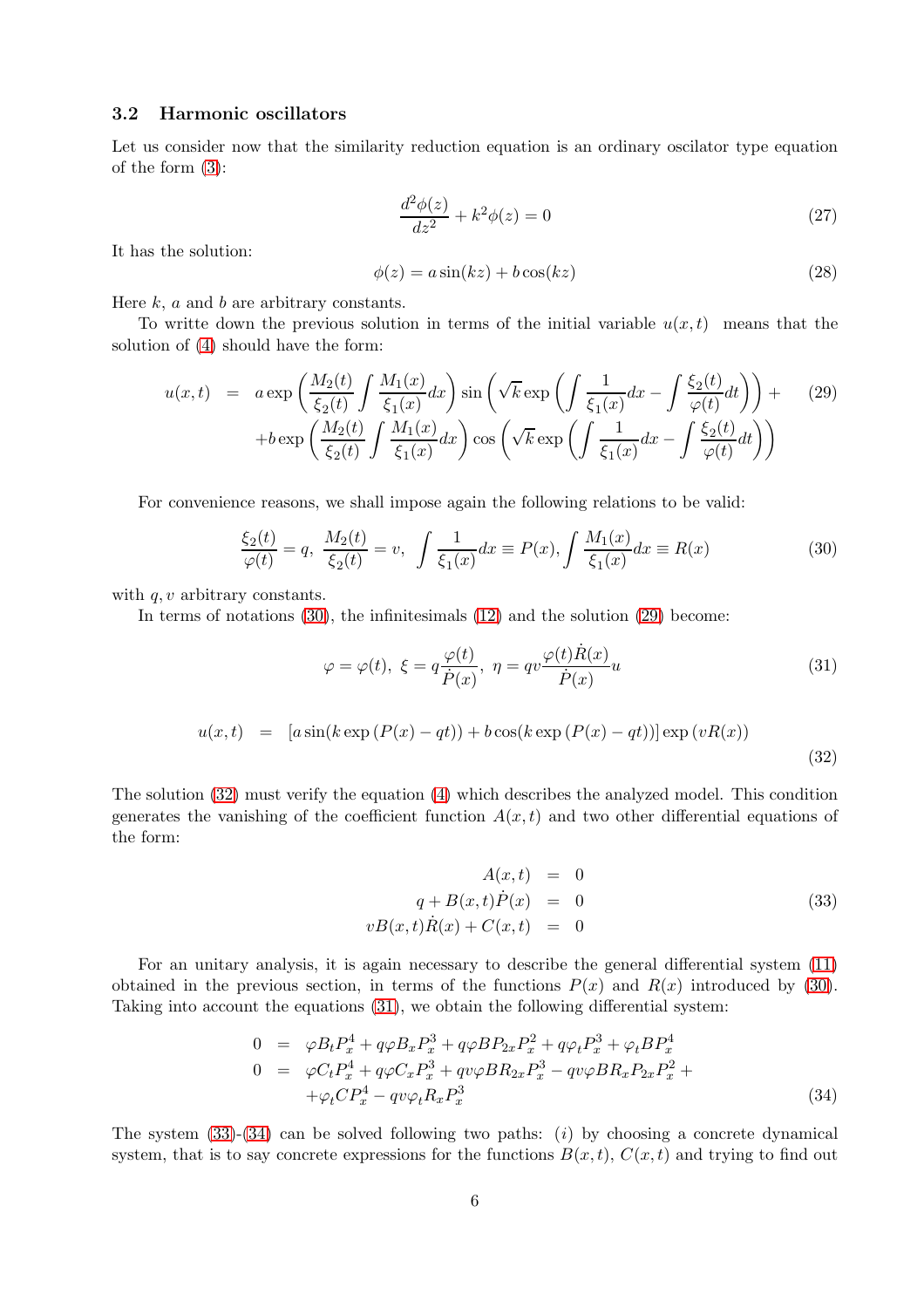if this equation admits or not solution of the type [\(32\)](#page-15-8). Now the unknown functions of the system are  $\varphi(t)$ ,  $P(x)$ ,  $R(x)$  defined by [\(30\)](#page-15-6); (ii) by considering  $B(x,t)$ ,  $C(x,t)$  as unknown functions and by choosing  $\varphi(t)$ ,  $P(x)$ ,  $R(x)$ .

This second case is the way we are interested in to follow and, in this case, the general solutions obtained by computational way can be expressed as:

<span id="page-16-0"></span>
$$
B(x,t) = \frac{-q}{\dot{P}(x)}, \ C(x,t) = \frac{vq\dot{R}(x)}{\dot{P}(x)}
$$
(35)

or in terms of the coefficient functions  $\varphi(t)$ ,  $\xi(x, t)$ ,  $M(x, t)$  which appear in the general Lie symmetry operator (??), in the equivalent forms:

$$
B(x,t) = \frac{-\xi(x,t)}{\varphi(t)}, \ C(x,t) = \frac{M(x,t)}{\varphi(t)}
$$

#### 3.3 Rossby type symmetries

The equation for coupled gravity, inertial and Rossby waves in a rotating, stratified atmosphere using the  $\beta$ -plane approximation (which simplifies the spherical geometry whilst retaining the essential dynamics) and the Boussinesq approximation which filters out higher frequency acoustic waves can be written in  $(2 + 1)$ −dimensions in the form [\[24\]](#page-18-9):

<span id="page-16-2"></span>
$$
\frac{\partial}{\partial t} \left( \frac{\partial^2}{\partial x^2} + \frac{\partial^2}{\partial y^2} \right) u_y = -\beta \frac{\partial u_y}{\partial x}
$$
\n(36)

As we mentioned, this equation describes the coupling between the inertial, the gravity and the Rossby waves, but also the shallow water in an ocean of depth H. It was proven [\[25\]](#page-18-10) that reducing the model to  $(1 + 1)$ −dimensions,  $(x, t)$ , it admits some very simple Lie symmetries of the form:

<span id="page-16-3"></span><span id="page-16-1"></span>
$$
\varphi(t) = ct + c_1, \ \xi(x, t) = cx + f(t), \ \eta(u) = -3cu \tag{37}
$$

with  $f(t)$  arbitrary function and  $c_0$ , c arbitrary constants. Despite this fact, it is still difficult to find explicite solutions for the equation [\(36\)](#page-16-2). This is why, we shall consider another approach: we shall impose the Lie symmetries [\(37\)](#page-16-3) to our general equation [\(4\)](#page-11-4) and we shall try to find the class of equations which observe them. This means that we have in fact to impose the Rossby symmetries [\(37\)](#page-16-3) to the system [\(11\)](#page-12-7). It will take the form:

$$
(ct + c1)At + (cx + c2)Ax + 3cA = 0
$$
  
-(ct + c<sub>1</sub>)B<sub>t</sub> - (cx + c<sub>2</sub>)A<sub>x</sub> - 2cB = 0  
-(ct + c<sub>1</sub>)C<sub>t</sub> - (cx + c<sub>2</sub>)C<sub>x</sub> - cC = 0

with the unknown functions  $A(x, t)$ ,  $B(x, t)$ ,  $C(x, t)$ .

This system admits the solutions:

$$
A(x,t) = \frac{F(x(ct + c_1) - c_2t)}{(ct + c_1)^3} = \frac{F(x\varphi(t) - c_2t)}{[\varphi(t)]^3}
$$

$$
B(x,t) = \frac{G(x(ct + c_1) - c_2t)}{(ct + c_1)^2} = \frac{G(x\varphi(t) - c_2t)}{[\varphi(t)]^2}
$$

$$
C(x,t) = \frac{H(x(ct + c_1) - c_2t)}{ct + c_1} = \frac{H(x\varphi(t) - c_2t)}{\varphi(t)}
$$

with  $F, G, H$  arbitrary functions of their arguments. These expressions give us equations of the form [\(4\)](#page-11-4) which are equivalent from the point of view of their symmetries with the Rossby equation.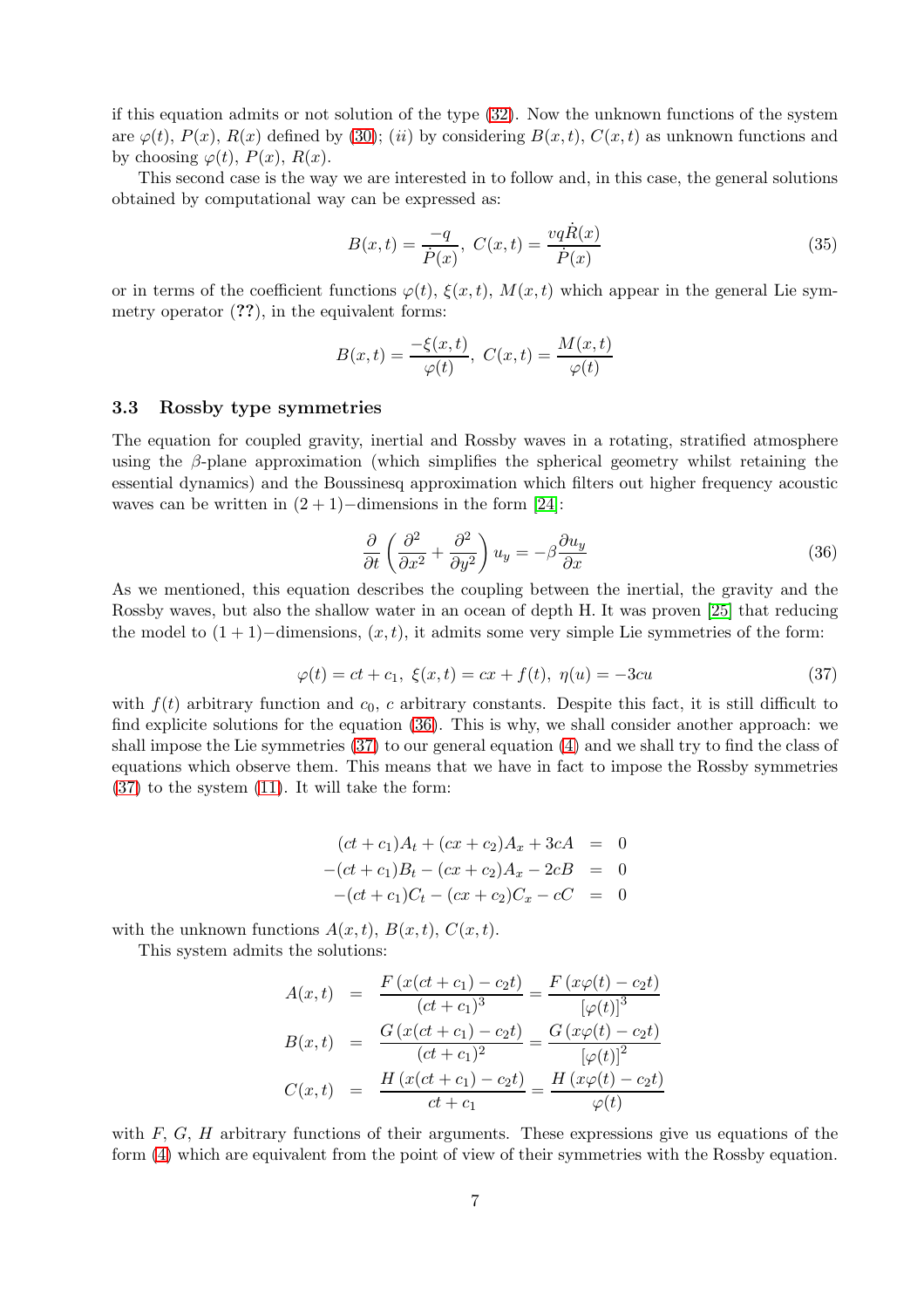## 4 Conclusions

The problem of finding exact solutions for nonlinear differential equations plays an important role in the study of nonlinear dynamics. There are many ways of tackling with it. One of them is based on the Lie symmetry method. This method supposes to find the symmetries of the system and, on this basis, to try to determine the general or some particular solutions of the equations. There is a direct approach in which the symmetries of a given equation are obtained, but also an inverse problem has been formulated [\[16\]](#page-18-7). A step forward for this latter approach is represented by the use of similarity reduction, a procedure which allows the reduction of the number of degrees of freedom and, by that, simplifies the problem of solving the equation. This paper used this approach and determined a class of  $(1 + 1)$  dimensional second order differential equations which can be reduced to ordinary wave-type equations with simple solutions. Using the Lie symmetry and the similarity reduction procedures, some particular cases of the equation [\(4\)](#page-11-4) arise as good candidates of equations which could be used as generalization of the linear wave type equations describing complex atmospheric phenomena. Moreover, following our method, we were able to write down the solutions of these equations, solutions which otherwise could be derived by computational methods, but in a very complicated form. Another interesting results of our paper consisted in the fact that a complicated, nonintegrable equation, the Rossby equation, could be replaced by another, simpler equation, which have similar symmetries. The paper is important both by these results, but also as a methodological approach in finding exact solutions through similarity reduction procedure. We have shown how, starting from a particular form of solution for the reduced equation we could recover the solution of a most complicated problem, defined in a space with more than one dimensions. We tackled out a particular case, looking only for linear solutions of the reduced equation and considering that the coefficient functions appearing in the symmetry operators are separable. The problem can be extended for other cases, too.

Acknowledgements: This work was supported by CNCSIS -UEFISCSU, project number PNII - IDEI code 418/2008.

## <span id="page-17-0"></span>References

- [1] A. D. Polyanin and V. F. Zaitsev, Handbook of Nonlinear Partial Differential Equations, Chapman & Hall/CRC, Boca Raton, 2004.
- [2] R. A. Fisher, The genetical theory of natural selection, Oxford University Press, USA, 2000.
- [3] W. Xinyi and L. Yuekai, Exact Solutions of the Extended Burgers-Fisher Equation, Chinesse Physics Letters 7 (1990) 145-147.
- [4] H. D. Gilding and R. Kersner, Travelling Waves in Nonlinear Diffusion Convection Reaction, Birkhäuser, 2004.
- [5] T. D. Frank, Generalized Fokker–Planck equations derived from generalized linear nonequilibrium thermodynamics, Physica A 310 (2002) 397-412.
- [6] S. Spichak and V. Stognii , One-Dimensional Fokker–Planck Equation Invariant under Fourand Six-Parametrical Group, Proceedings of Institute of Mathematics of NAS of Ukraine 30 (2000) 204–209.
- <span id="page-17-1"></span>[7] H. Liu and Q. Zhang, Lie symmetry analysis and exact explicit solutions for general Burgers' equation, Journal of Computational and Applied Mathematics 228 (2009) 1-9.
- <span id="page-17-2"></span>[8] C. S. Gardner, J. M. Greene, M. D. Kruskal, R. M. Miura, Method for Solving the KortewegdeVries Equation, Phys. Rev. Lett. 19 (1967) 1095-1097.